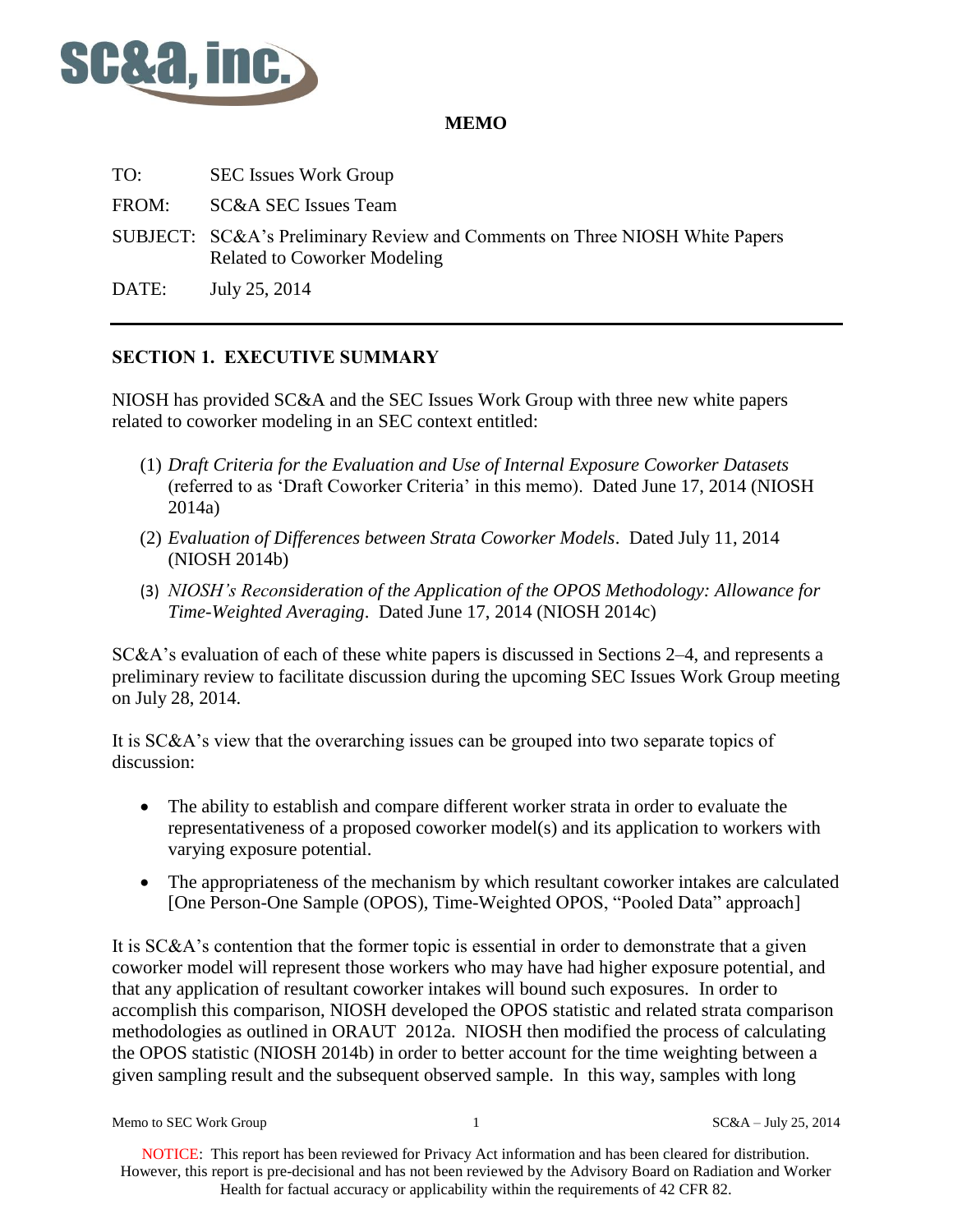periods between the next sample would be given more "weight" in the OPOS calculation than samples with very short temporal duration to the next sample (such as would be expected for incident-based sampling).

SC&A acknowledges that utilizing a temporal weighting criteria represents a technical improvement over the original OPOS statistic, which gave equal weight to each sample in a given evaluation period. However, SC&A does not feel that this improvement obviates the concern over comparing two groups of worker strata that do not have sufficiently similar monitoring protocols. *It is SC&A's opinion that without a clear connection between the sampling protocol of two worker strata, then a scientifically accurate and defensible comparison is not feasible.* SC&A further acknowledges that this important issue is independent of whether the comparative distributions are calculated using the original unweighted OPOS statistic, time-weighted OPOS statistic, or the "Pooled Data" approach.

The second main topic for discussion relates to how the coworker intake values are calculated, or more specifically, how the distribution of excreta values is obtained for a given time period. The OPOS mechanism (both unweighted and time-weighted) was mainly created to diminish the confounding factors of "data dominance" and "correlation." The former term refers to situations where a single worker or small groups of workers have significantly more sampling results than the overall worker population. The latter term refers to the fact that many radionuclide intakes take significant time to clear the body and thus consecutive bioassay samples may reflect a single intake scenario and therefore are not independent. SC&A, in our February 2014 report on OPOS (SC&A 2014) notes that the problem of correlation is not obviated by OPOS. Furthermore, the OPOS mechanism represents a data reduction technique and thus reduces the number of data points available for comparison, which in turn reduces the power of the statistical tests employed to test for differences in strata. OPOS also removes an element of uncertainty when compared to the traditional pooled data models, which reduces the geometric standard deviation (GSD) of the OPOS distribution. While alleviating any observed issues with data dominance, this will likely result in lower calculated coworker intake values. *Therefore, SC&A's position remains that the OPOS mechanism (whether unweighted or time-weighted) for calculating coworker distributions should only be used in cases of clear data dominance.* A typical example would be a worker involved in an incident/accident for which many follow-up samples were taken over a short period of time. In such a case, it would be appropriate to average these results into a single value for inclusion in the overall coworker distribution.

## **SECTION 2. SC&A REVIEW COMMENTS FOR NIOSH WHITEPAPER 'DRAFT COWORKER CRITERIA' (NIOSH 2014a)**

SC&A had the following seven specific review comments based on the noted sections of the NIOSH white paper 'Draft Coworker Criteria (NIOSH 2014a).

#### **SC&A Comment 1: Data Completeness and Representativeness**

From the Introduction (page 1, paragraph 1):

Memo to SEC Work Group 2 2 2 2 2 2 2 3 2014 SC&A – July 25, 2014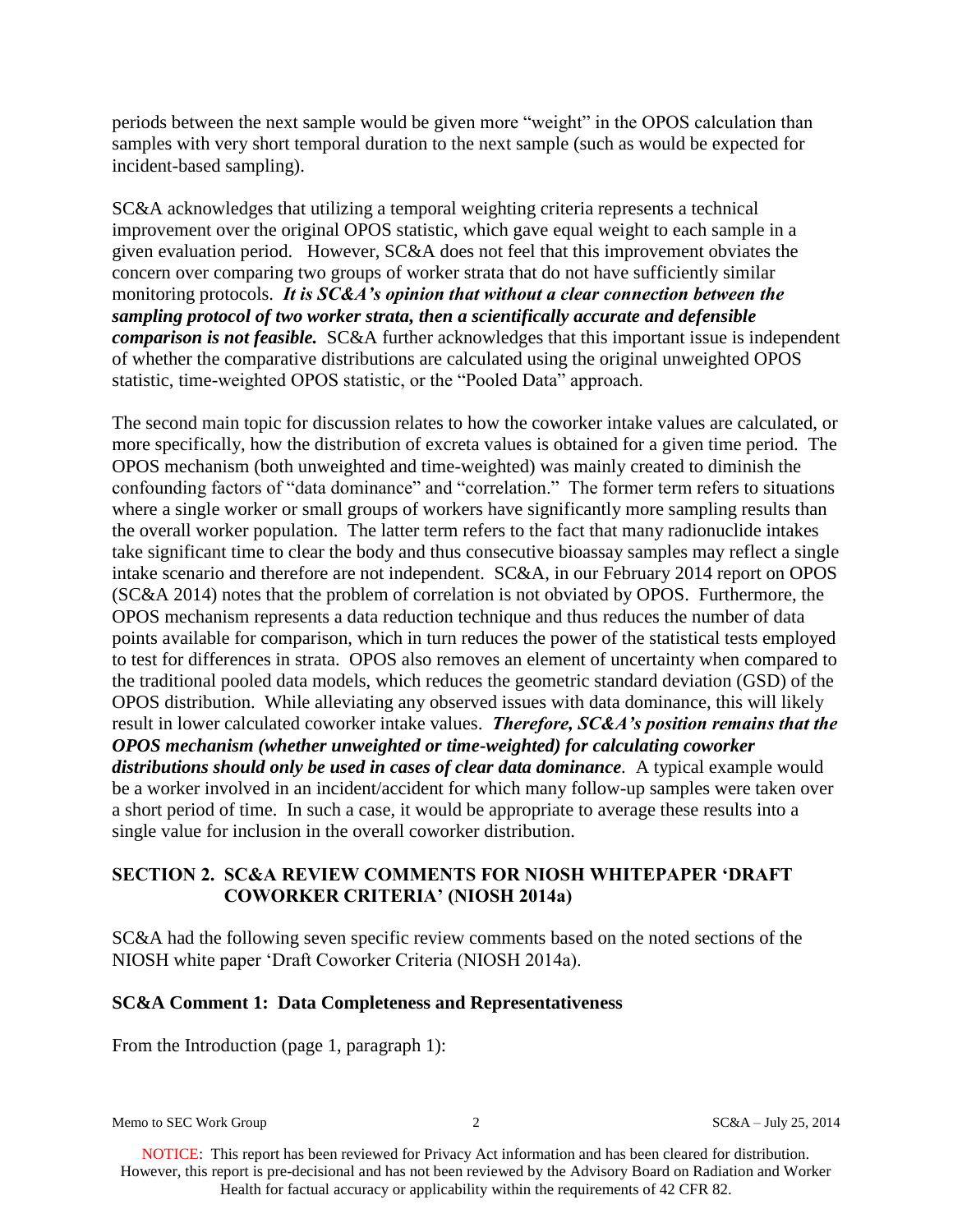*While the use of individual personnel monitoring is preferred in the completion of dose reconstructions, these data are oftentimes not available because either the worker was monitored and the data have been lost or the worker was potentially exposed and not monitored. In the latter case, NIOSH has observed that, in accordance with the practices in effect at the time, only workers with the highest exposure potential were monitored or, in some cases, monitoring was conducted on representative members of the exposed population*. [Emphasis added]

SC&A has found during previous coworker evaluations that it is not always the case that the highest exposed classes of worker were targeted by the bioassay program. One particularly notable example was the Nevada Test Site coworker evaluation in which it was found that health physics monitors and security guards comprised the majority of the sampled worker population, yet these workers often stayed at the radiological checkpoints and seldom entered the forward areas for any appreciable amount of time. Higher risk job types, such as miners and drillers, were not sampled nearly as often and thus were severely under-represented in the proposed coworker model.

Therefore, SC&A believes that for each coworker model, the exposure potential of the monitored worker population must be evaluated to assure that the higher risk job types, temporal periods and areas are adequately represented in the resultant distribution. This can be accomplished by utilizing strata comparison techniques; secondary source term data, such as air and surface contamination monitoring; worker interviews; and campaign-specific information.

## **SC&A Comment 2: Data Completeness and Representativeness**

From the Introduction (Page 1, Paragraph 2):

*For dose reconstructions under EEOICPA, it is often difficult to locate a worker in a specific job at a specific location. Because of this, NIOSH has chosen to develop coworker models that cover a wide range of workers for a specific radionuclide at a specific time.* 

SC&A acknowledges that often times the available datasets lack the granularity to identify and apply coworker intakes that are specific to an individual place, time, and job type, and more wide-ranging application of coworker intakes is necessitated. We also understand that in many cases (e.g., many AWEs) a single "all monitored worker" (AMW) distribution can be representative of all exposure categories. However, SC&A has also demonstrated instances where certain job types have a markedly different exposure potential than the general worker population (for example 'pipefitters,' who may have performed maintenance work on contaminated piping or ventilation equipment).

As a follow-on to SC&A comment 1, the exposure potential among different worker types must be carefully evaluated to assure that the application of a site-wide coworker model, or even a stratified model, adequately captures the intake potential to the highest exposed workers. One potential method would be to evaluate a subset of individual worker intakes for the highest

Memo to SEC Work Group 3 3 SC&A – July 25, 2014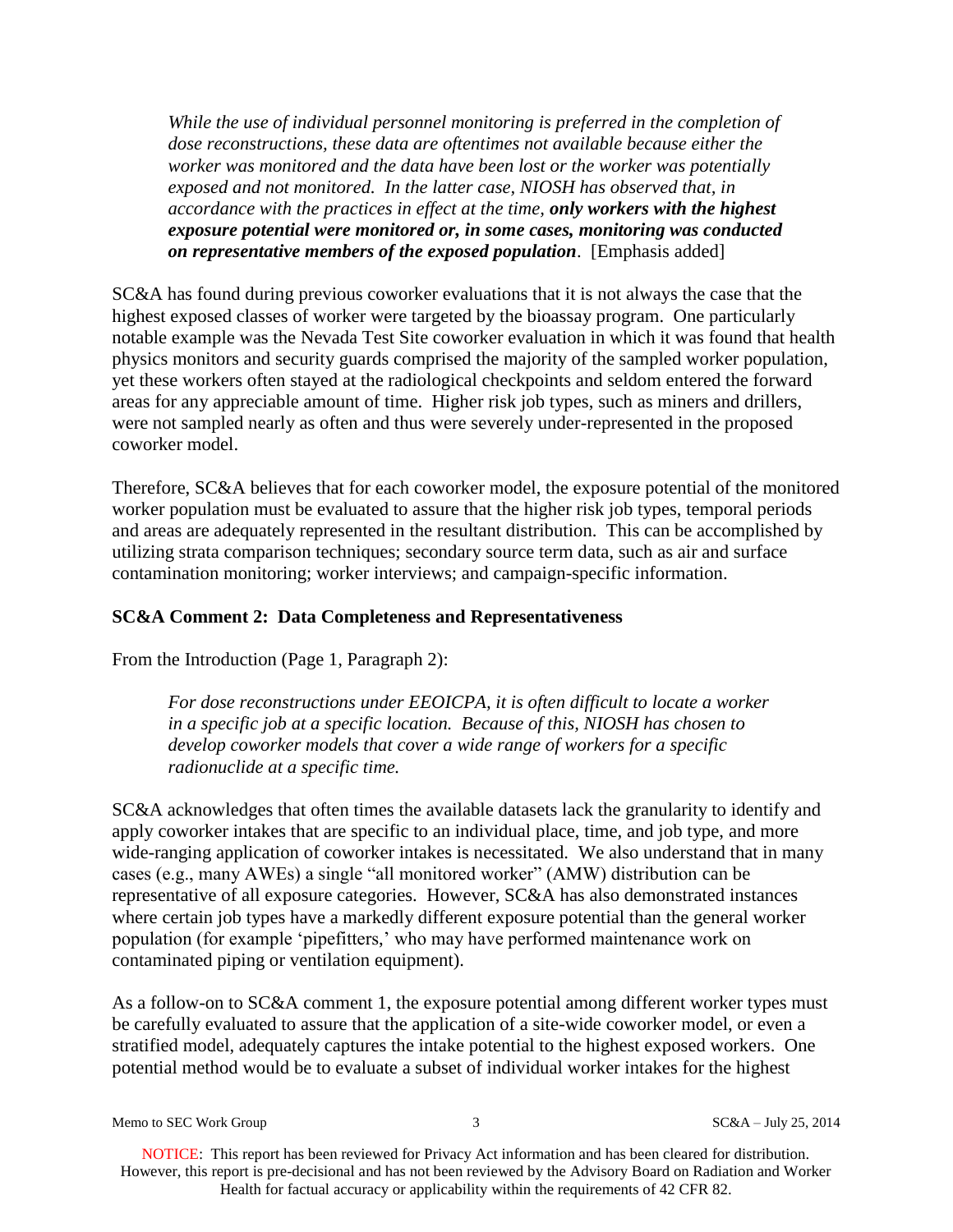exposed job types and compare those exposures to the recommended intakes based on the proposed coworker model.

## **SC&A Comment 3: Data Completeness and Representativeness**

From Section 2.2 (Page 3, Paragraph 2):

*It must be established who was monitored and why they were monitored. In this evaluation there must be some demonstration that the monitored population consisted of: 1) a representative sample of the exposed population or 2) the workers with the highest exposure potential. In these cases, the assignment of a coworker dose from the distribution of measured values would either be claimant favorable in the first case or representative of the worker's exposure in the second case.*

SC&A assumes that the third and final sentence shown above was an editorial error and the author intended to say that "case 2" would be claimant favorable, while "case 1" would be representative of the worker's exposure. Nonetheless, SC&A agrees that a positive review and finding that one of these two cases applies is essential for an acceptable coworker model. An explicit corollary is that one of these two should apply across all exposed job types. In other words, representativeness must be shown for job types when working conditions indicate that exposures differ by location. For instance, exposures to fission products are likely to be higher around a high-level waste tank farm than in a reactor building during normal operation.

## **SC&A Comment 4: Coworker Models based on Incident Sampling**

From Section 2.2 (Page 3, Paragraph 3):

*If one can demonstrate that the effectiveness of workplace administrative and/or engineering controls was adequate to prevent exposures, except during upset conditions, it may be possible to use incident-based sampling in a coworker model.*

SC&A questions the extent and feasibility to which such a concept could be adequately demonstrated. "Prevent[ing] exposures" is a pretty high bar to establish. It intimates that air contamination should be at background and not just below a given MDA that is above background. This would essentially be setting up to prove a negative—that there were no routine exposures. For instance, SC&A feels that definitive evidence would be needed that sources were sealed, etc. If such information is available and sufficient, SC&A could agree that exposures would be incident-related only.

However, an incident-related approach requires a demonstration that all incidents were actually documented, and that comprehensive and appropriate follow-up monitoring data (urinalysis/fecal/in-vivo sampling) was performed and is available. SC&A notes that interviewed workers have often stated that incidents were deliberately not documented or reported for various reasons. Additionally, construction of an incident-based coworker model is

Memo to SEC Work Group  $4 \times 4$  SC&A – July 25, 2014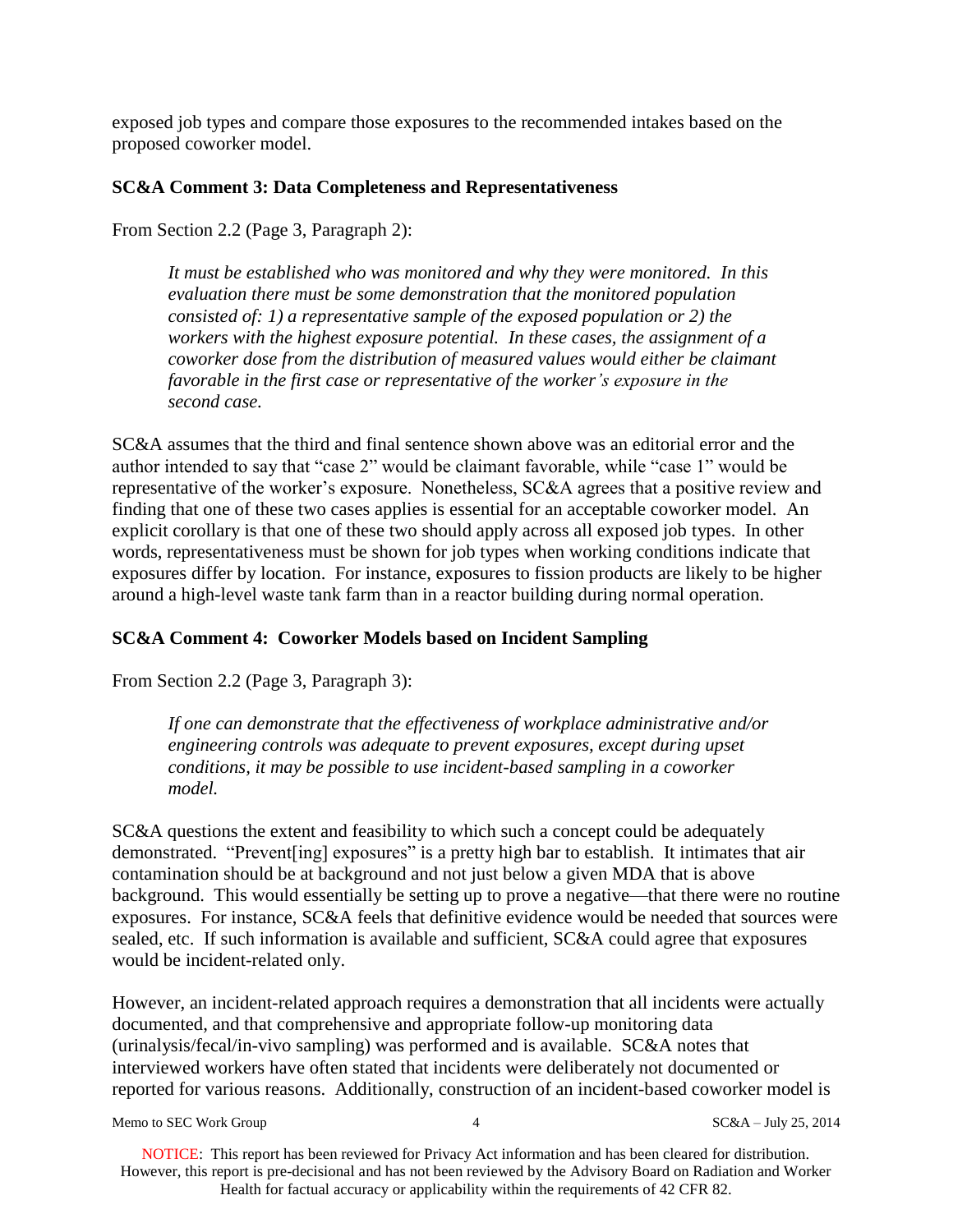further complicated, because the line between "incidents" and recurring off-normal conditions is difficult to define and must be addressed on a case-by-case basis.

### **SC&A Comment 5: Strata Comparison Issues and Variability among SRS Trivalent Actinide Data**

From Section 3.0 (Page 4, Paragraph 3):

*NIOSH is considering a modification of the OPOS approach to include a timeweighted average analysis. We have conducted an analysis of the SRS americium coworker model using a time-weighted averaging technique and have determined that this method more appropriately accounts for the variability in excretion patterns, including this issue associated with carry-over from positive bioassay results in previous years.* 

SC&A would like to note that the application of a time-weighted OPOS approach does not address the main concern that the ability to accurately compare different worker strata necessitates that the monitoring protocols for the two groups of workers be the same. The ability to accurately compare strata is essential to establish the representativeness of any proposed coworker model.

Furthermore, SC&A notes that the application of a time-weighted OPOS approach would not address the observed variation in measurement values among aliquots of the same trivalent bioassay sample at SRS. The observed variability, including samples indicating results both above and below the MDA, must be technically addressed to assure the accuracy and adequacy of the underlying dataset.

## **SC&A Comment 5: Combination of Multiple Exposure Periods into a Single Evaluation Regime**

From Section 3.1 (Page 4, Paragraph 4):

*If, because of data limitations, it is necessary to consider time intervals beyond one year in the coworker model, any changes in site practices or operations should be evaluated to ensure that the data can be validly combined.*

SC&A strongly agrees with this concept and notes that it is directly applicable to the thorium and trivalent coworker models at Savannah River Site (SRS). In those instances, the following years were combined: 1966–1968, 1981–1982, and 1987–1989. Based on RPRT-0055, it appears that these years were grouped together solely to gain the requisite number of samples for strata comparison. Specifically, RPRT-0055 states:

*To have enough data to perform the comparisons, 1966 to 1968, 1981 to 1982, and 1987 to 1989 were combined to form three merged periods. This was necessary due to the small population size of the CTW stratum.* (ORAUT 2012a)

Memo to SEC Work Group 5 5 SC&A – July 25, 2014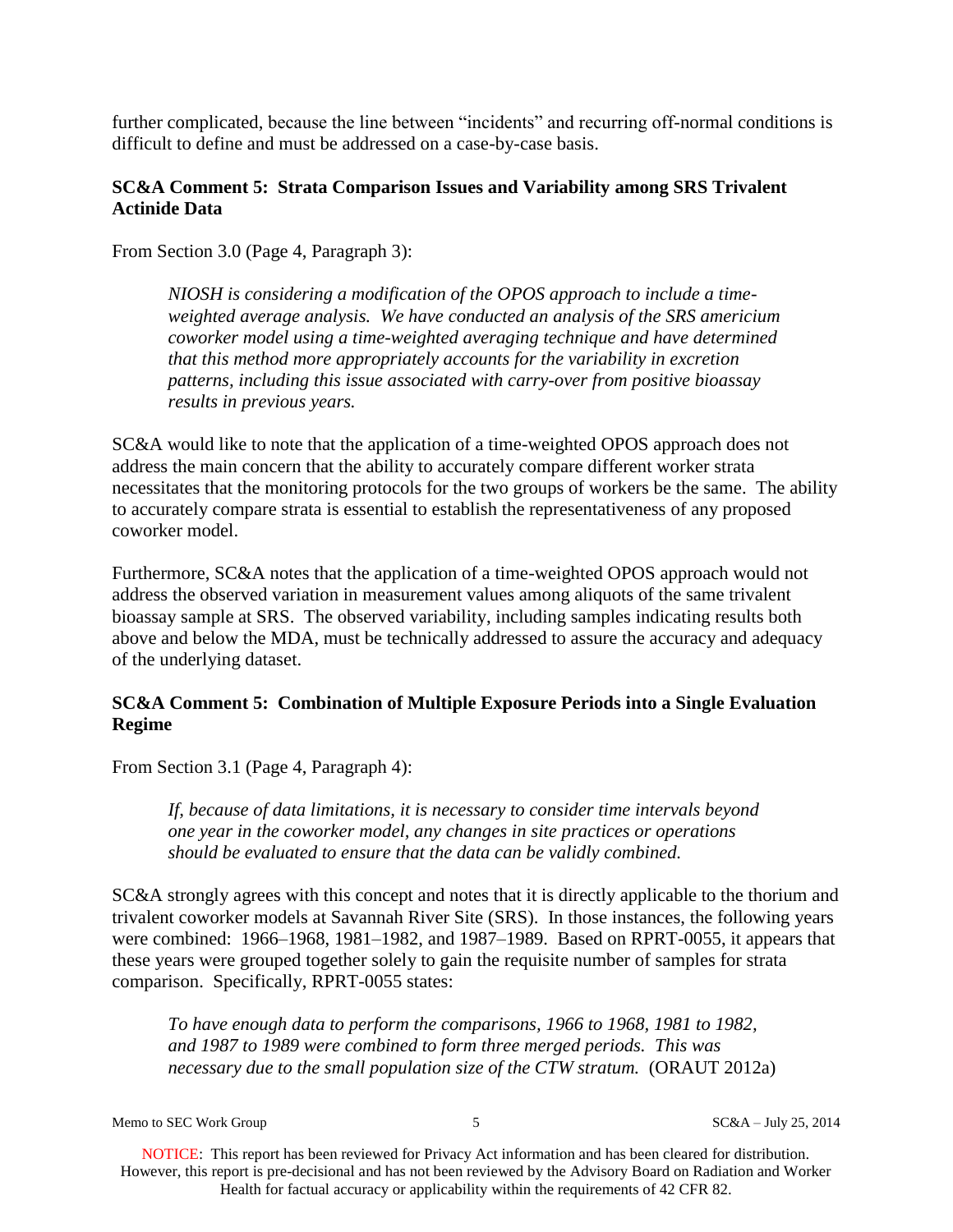Therefore, a detailed investigation and analysis of exposure potential for these combined periods is warranted to establish that the year included in the combined grouping is sufficiently similar to enable the combination into a single evaluation period. This would be in accordance with the noted section from 'Draft Coworker Criteria' noted above.

## **SC&A Comment 6: Application of Coworker Intakes to Different Worker Strata**

From Section 4.0 (Page 5, Paragraph 2):

*As described above, workers with a higher potential for exposure would be considered to have been exposed at the 95th percentile of the general worker distribution. Thus, the geometric mean and standard deviation of the stratified subset should be compared to the 95th percentile of the general distribution. If it can be shown that the use of the full distribution in the stratified subset is more favorable than using the 95th percentile of the general distribution, the full distribution of the stratified subset should be used for those workers that fall into this category.* 

The above narrative appears to assume the following:

- (1) A valid comparison among different strata is feasible
- (2) There is sufficient data in the subsets (or worker strata) to construct a separate coworker model

These two conditions must be met in order to construct an acceptable coworker model, either stratified or site-wide.

Often times, the coworker model is based on a very large number of workers with little to no exposures and only a comparatively small subset of the population has bioassay results > MDA. Therefore, the 95<sup>th</sup> percentile can be very low  $(\langle MDA \rangle)$  if the number of unexposed monitored workers is very high. In these cases, significant care must be taken when comparing the results of a given subset of workers to the upper tail of a site-wide (all worker) model.

## **SC&A Comment 7: Comparison of the "Full Distribution" of Stratified Coworker Intakes to the Upper Percentiles of a Site-Wide Model**

From Section 4.0 (Page 5, Paragraph 3):

*Preliminary results seem to indicate that PC outcome associated with the full distribution can be generated by using a constant value that is around the 84th percentile. If this were true, then it would make sense to stratify distributions only if the ~84th percentile of the full distribution of the stratified dataset is larger than the 95th percentile of the general distribution of all monitored workers.*

Memo to SEC Work Group 6 SC&A – July 25, 2014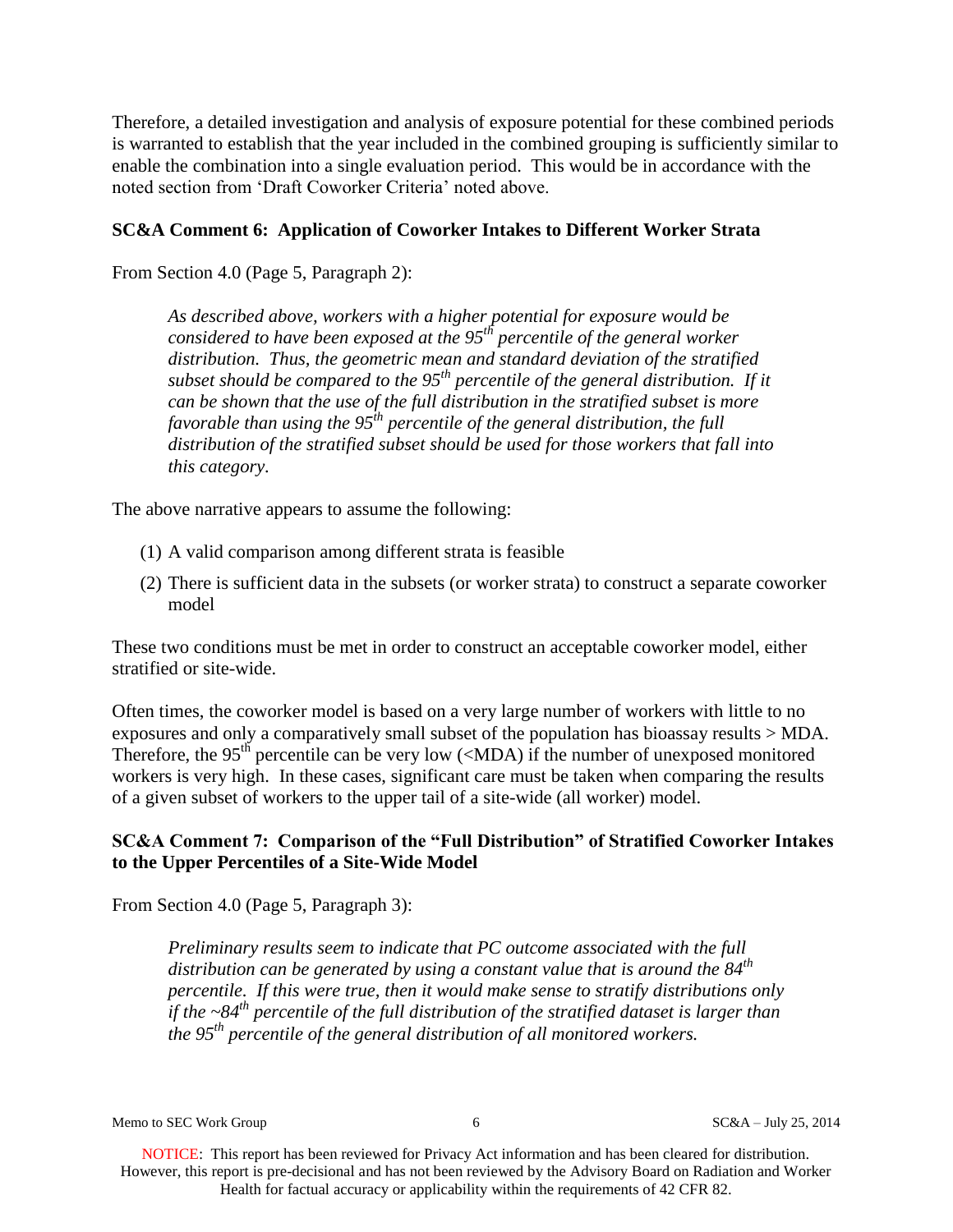There is a monotonic relationship between the expected value and the percentiles of a lognormal distribution. This relationship does not depend on the geometric mean (GM) of the distribution, only on the  $GSD = e^{\sigma}$ . Any percentile of a lognormal distribution may be expressed as  $p = GM \cdot \exp(z_p \sigma)$ , where  $z_p$  is the p<sup>th</sup> percentile of the standard normal distribution. The expected value of the lognormal distribution is  $E(X) = GM \cdot exp(\sigma^2/2)$ . By inspection, the expected value is equal to the percentile p\* located at  $z^* = \sigma/2$ . The corresponding percentile is  $p^* = 100\Phi(z^*),$ where  $\Phi(z)$  is the value of the standard normal cumulative distribution function at z.

The percentile  $p^*$  that equals the expected value at each value of the GSD is shown in the table below. For the typical GSDs encountered in exposure assessment, the expected value ranges from the  $70<sup>th</sup>$  percentile to the  $85<sup>th</sup>$  percentile, with a central value of approximately the  $80<sup>th</sup>$ percentile at a GSD of 5. Hence, it is not unexpected that the PC obtained using a single intake near the 80<sup>th</sup> percentile will be nearly the same as the PC generated using the full distribution.

| <b>GSD</b> | $\sigma = ln(GSD)$ | $z^* = \sigma/2$ | $\sum_{n=1}^{\infty}$ = 100 $\Phi(z^*)$ |
|------------|--------------------|------------------|-----------------------------------------|
|            | 0.69               | 0.35             | 64                                      |
|            | 1.10               | 0.55             | 71                                      |
|            | 1.39               | 0.69             | 76                                      |
|            | 1.61               | 0.80             | 79                                      |
|            | 1.79               | 0.90             | 81                                      |
|            | 1.95               | 0.97             | 83                                      |
|            | 2.08               | 1.04             | 85                                      |

What does this have to say about the comparison of the construction trades worker (CTW)  $84<sup>th</sup>$ percentile with the all monitored worker (AMW)  $95<sup>th</sup>$  percentile? It's much the same as saying that a subgroup (like CTW) will be treated differently if their mean value exceeds the AMW  $95<sup>th</sup>$ percentile. The OPOS/ maximum possible mean (MPM) procedure could be used to calculate the mean value, so it would be as easy to implement. This appears less arbitrary than using a rule that the CTW  $84<sup>th</sup>$  percentile exceeds the AMW  $95<sup>th</sup>$  percentile. However, neither method for selecting who gets special treatment considers uncertainty in estimating the percentiles or the mean value. The paper is expressed in terms of point estimates of the  $84<sup>th</sup>$  or  $95<sup>th</sup>$  percentile. There are usually large uncertainties involved in the estimation of upper percentiles using a small sample size in one or both groups. Comparisons based on the difference between two point estimates will have large decision errors.

Given that the white paper 'Draft Coworker Criteria' focuses attention on point estimates for comparing the upper percentiles of two populations, other ways to look at this problem should be considered. Perhaps a better method would be to use a formal statistical test. Hypothesis tests explicitly account for uncertainty when making a decision of this type. For example, a nonparametric quantile test could be used here to test if a larger than expected proportion of CTW is found among the workers above the  $84<sup>th</sup>$  percentile of the AMW distribution. If so, then the group should be treated differently. The quantile test is also easy to implement, and avoids many of the problems associated with evaluating the confidence intervals for comparing the estimated upper percentiles and/or expected values. The test may be used with up to 84% non-detects in the data.

Memo to SEC Work Group 25, 2014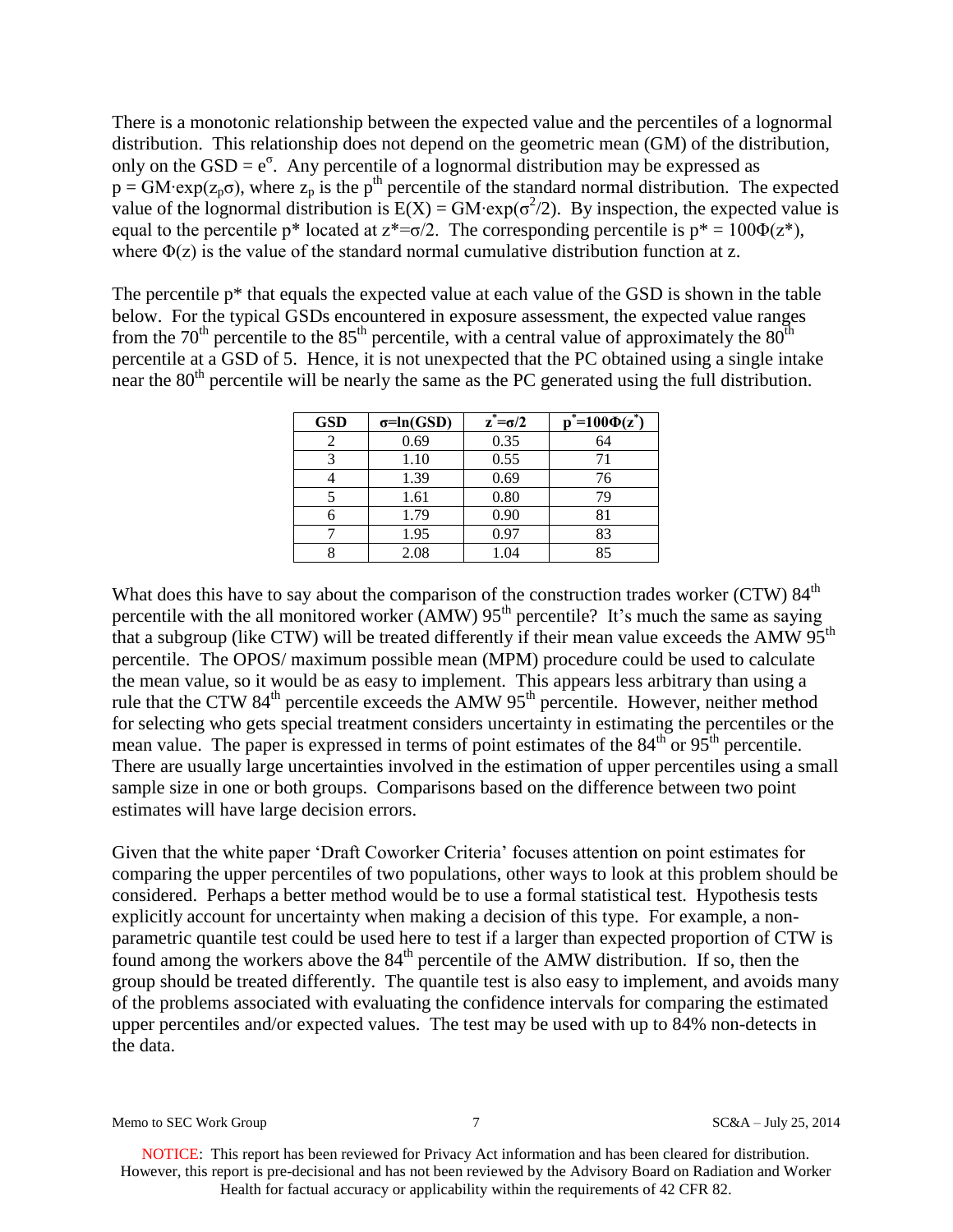In addition, looking only at the workers above the  $84<sup>th</sup>$  percentile (top 1 out of 6) is somewhat arbitrary here. The  $75<sup>th</sup>$  or  $80<sup>th</sup>$  percentile would work as well, and would provide a larger sample size and greater power for the quantile test. But the  $84<sup>th</sup>$  is at the "+1-sigma" mark on the normal distribution, and it seems to have some favor historically with NIOSH. To consider a percentile any higher than the  $84<sup>th</sup>$  is likely infeasible, because the number of workers in the upper tail would be too small for evaluation.

Memo to SEC Work Group 8 and 8 SC&A – July 25, 2014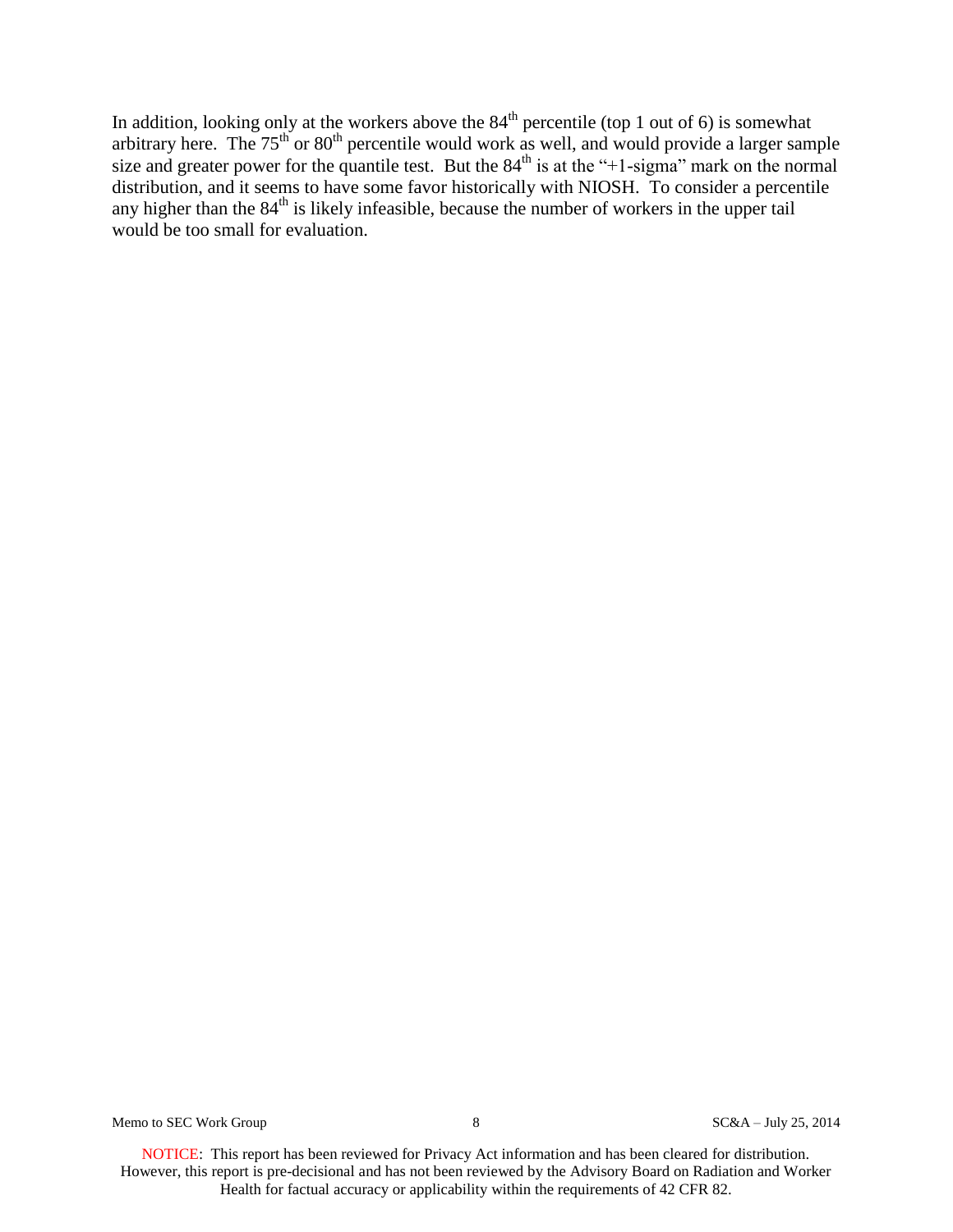## **SECTION 3. PRELIMINARY REVIEW OF THE WHITE PAPER "EVALUATION OF DIFFERENCES BETWEEN STRATA COWORKER MODELS"**

# **3.1 Introduction**

ORAUT-RPRT-0053 (ORAUT 2012b) provided a statistical approach for the evaluation of stratified coworker models. A two-tiered evaluation was proposed where the stratified distributions are first compared on a year-by-year basis to determine if any of the individual distributions are significantly different based on the Monte Carlo permutation test or the Peto-Prentice test. If a significant difference is observed in any time interval, then a test of practical significance was proposed to determine if there is a practical difference in these cases. This test compares the slopes of the chronic intake models in the time periods with a statistically significant difference. SC&A 2013 noted that these tests only detect relatively large differences in the GM, particularly when the small sample sizes in one or both strata are small and the distributions have large GSDs.

The recent NIOSH white paper titled, *Evaluation of Differences between Strata Coworker Models* (NIOSH 2014b) presents an alternative approach to coworker modeling based on the 95<sup>th</sup> percentile of the AMW distribution. In this approach, the  $95<sup>th</sup>$  percentile of the full AMW distribution would be applied in IMBA for those "*unmonitored workers who are judged to have been highly exposed*."

Although the approach presented appears reasonable, a major short-coming is that the paper does not provide a specific method for determining which unmonitored workers meet the italicized criterion in the statement above. As noted by NIOSH, the statistical tests may fail to detect differences due to inadequate power with the small number of OPOS values available for some strata. If the statistical tests have inadequate power in these cases, what procedure will be used to "judge" which unmonitored workers require use of the AMW  $95<sup>th</sup>$  percentile?

An example evaluation is provided in the white paper comparing the IMBA PC results obtained using either:

- The  $95<sup>th</sup>$  percentile of the AMW lognormal distribution
- The full lognormal distribution observed for the stratum

In the selected example, the GM of the selected stratum is higher than that of the AMW distribution, so there is some reason to suspect that the stratum may require special attention. However, the GSD is lower than that of the AMW distribution, so this example does not provide a clear example of how to judge when to use the recommended procedure. Other general issues raised by the example evaluation are discussed in the following section.

## **3.2 Interpretation of the Results of the Example Evaluation**

In the white paper, the AMW  $95<sup>th</sup>$  percentile approach was applied to the example coworker models provided in Figures A-1 and A-3 of Attachment A to ORAUT-RPRT-0053 (ORAUT

Memo to SEC Work Group 9 9 SC&A – July 25, 2014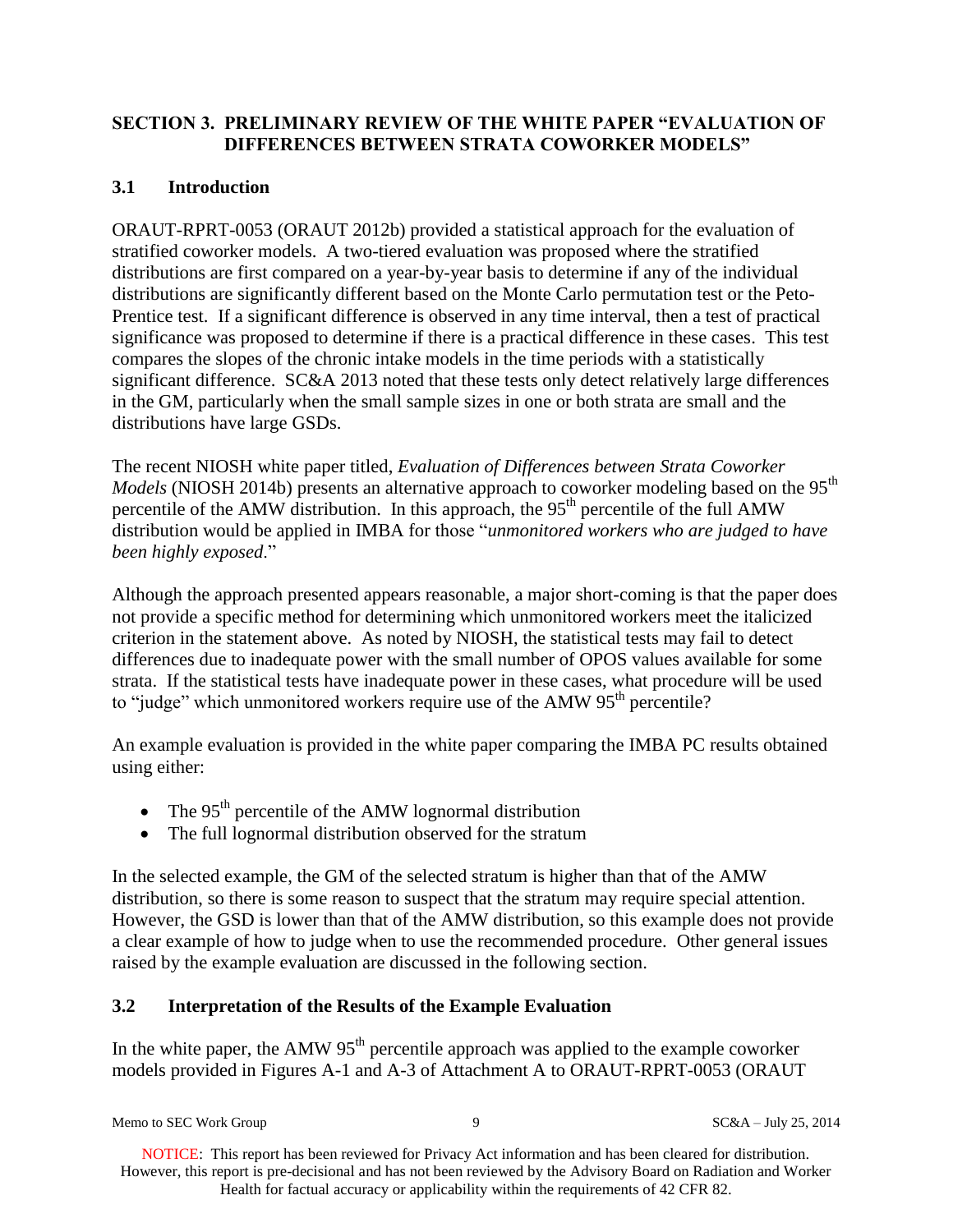2012b). In this example, the full distribution that includes AMWs has a GM of 0.7509 and a GSD of 4.055, while the stratified subset has a GM of 0.9306 and a GSD of 3.753. NIOSH provides the following motivation for this approach:

*As described previously, the 95th percentile of the full distribution will be applied to those unmonitored workers who are judged to have been highly exposed. In this case, the 95th percentile of the distribution for all monitored workers is*   $0.7509 \times (4.055^{1.645}) = 7.51$ . This value is used is to account for the fact that the *full distribution may be comprised of several distributions and the most highly exposed unmonitored workers could fall into the upper tail of the all worker distribution. In this way, there is less than a 5% chance that the unmonitored workers' exposure is greater than the value used in his or her dose reconstruction.* [Emphasis added.]

The example given in the paper shows that the AMW  $95<sup>th</sup>$  percentile generates a higher probability of causation (PC) than when the full distribution of the stratified subset is used to generate a PC, and it is a factor of 1.6 times higher. However, it should be noted that the value of the 95<sup>th</sup> percentile of the AMW distribution (7.51) is equal to the 94.3 percentile of the stratified distribution. Thus, the example suggests an alternative explanation: that the increase in PC is systematic, i.e., when the  $94<sup>th</sup>$  or  $95<sup>th</sup>$  percentile of any distribution is used is used in IMBA, this will generate a PC that is approximately 1½ times higher than if the full distribution were used. Given this possible alternative explanation, it is not clear that the example provides a valid comparison of the AMW and stratified datasets. Unfortunately, the paper does not report what happens when the full AMW distribution is applied. Another IMBA run using the full AMW distribution may shed light on this issue.

The bolded section of the passage above also raises questions. In the example evaluation, we found that slightly over 5% of the stratified distribution exceeds the AMW  $95<sup>th</sup>$  value of 7.51. Thus, it is approximately true (in that example only) that 5% of the unmonitored workers in the more highly exposed stratum would have exposures greater than the value used in his or her dose reconstruction. To determine if this statement is true in the general case, it is necessary to determine what fraction of the stratified dataset lies below the AMW  $95<sup>th</sup>$  percentile. That issue is addressed in the following section.

# **3.3 Coverage of the All Monitored Worker 95th Percentile**

NIOSH proposes that the  $95<sup>th</sup>$  percentile of the AMW distribution is a claimant-favorable value to use in IMBA for unmonitored workers in a stratified subset of workers (say Group B) who may have been more highly exposed. If the AMW data follow a lognormal distribution with a geometric mean  $GM_{AMW}$  and geometric standard deviation  $GSD_{AMW}$ , then the 95<sup>th</sup> percentile of the AMW distribution is:

 $AMW_{95} = \exp(\mu_{AMW} + Z_{95}\sigma_{AMW})$ 

Memo to SEC Work Group 10 10 SC&A – July 25, 2014

 $\mathbf{H}$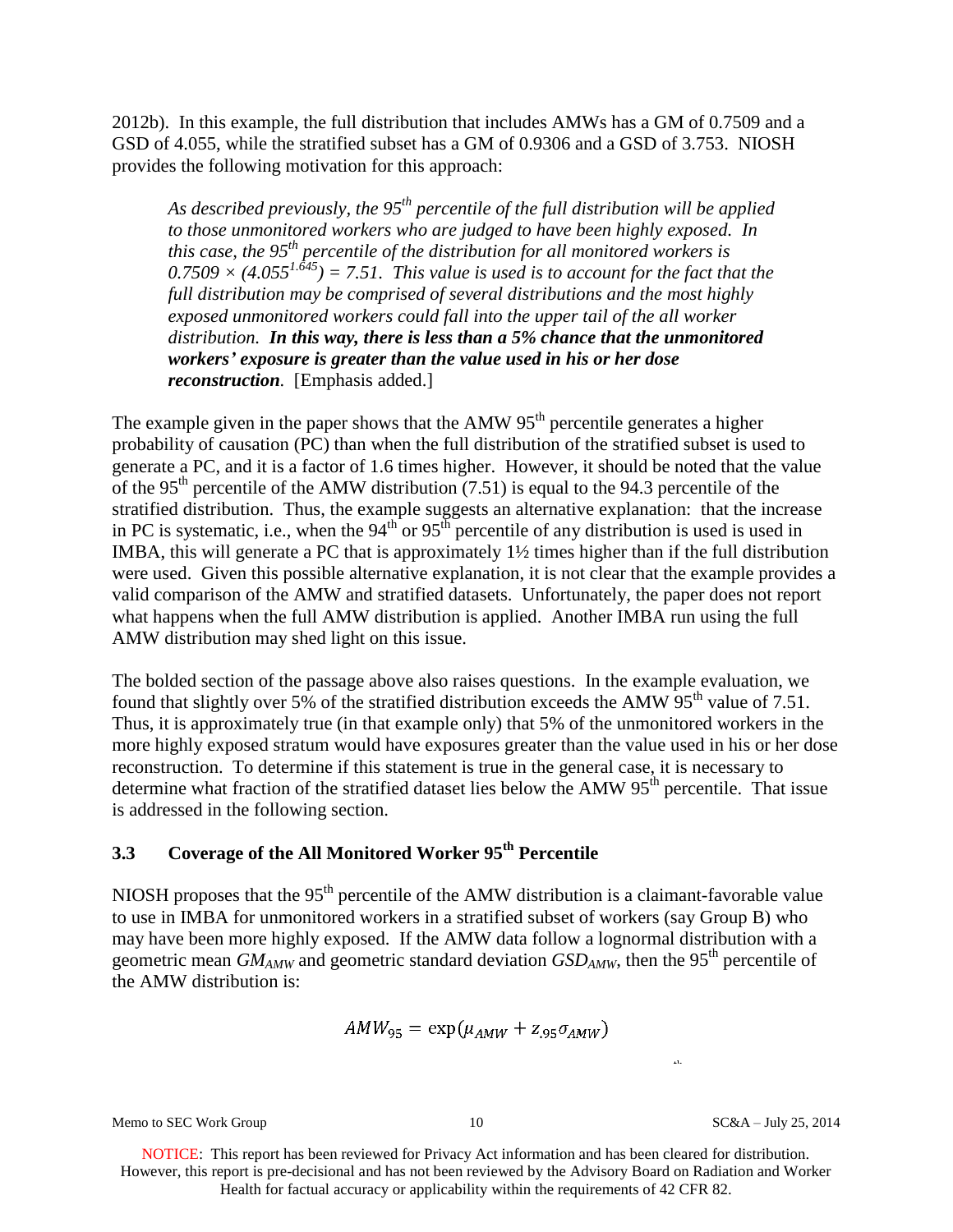Here  $\mu_{AMW} = \log(GM_{AMW})$ ,  $\sigma_{AMW} = \log(GSD_{AMW})$  and  $z_{.95} = 1.645$  is the 95<sup>th</sup> percentile of the standard normal distribution.

The claimant favorability of this approach hinges on whether the  $AMW_{95}$  value will "cover" a high proportion of the Group B distribution. To measure the amount of coverage that the *AMW* 95<sup>th</sup> percentile value provides, we determine what fraction of Group B workers are at or below this value. Let  $\mu_B = log(GM_B)$ ,  $\sigma_B = log(GSD_B)$  and  $z_c$  be the  $c^{\text{th}}$  percentile of the standard normal distribution. The coverage *c* is found at the point  $y_c = AMW_{95}$  on the Group B distribution function where:

$$
y_c = \exp(\mu_B + z_c \sigma_B) = AMW_{95} = \exp(\mu_{AMW} + z_{.95} \sigma_{AMW})
$$

To solve for *c*, we first obtain:

$$
z_c = \frac{\mu_{AMW} - \mu_B + z_{.95}\sigma_{AMW}}{\sigma_B}
$$

Then the coverage is:

 $c = \Phi(z_c)$ 

The function Φ represents the cumulative distribution function of the standard normal distribution.

As an example of the use of coverage to assess claimant favorability of the  $AMW_{95}$  approach in specific applications, an assessment was conducted using the exotic trivalent radionuclide bioassay data for AMWs and CTWs at SRS reported in Appendix A of ORAUT-RPRT-0055 (ORAUT 2012a). Table 1 shows the coverage of the  $95<sup>th</sup>$  percentile of the AMW distribution when applied for CTW at the SRS site from 1968 to 1988. In several time periods, the CTW distribution was estimated using more than one year of data. In these cases, a representative year was selected for the AMW distribution.

The coverage ranges from a minimum of 83.8% to a maximum of 99.6% with a mean of 93.3%. These data do not support the claim that the AMW  $95<sup>th</sup>$  percentile is only exceeded by 5% of the unmonitored CTWs, but this may hold approximately on average for these specific datasets. The proportion of CTWs that exceed the AMW<sub>95</sub> value ranges from approximately 16% down to  $0.5\%$ . On average over all years, 6.7% of the CTWs exceed the AMW 95<sup>th</sup> percentile for these SRS exotic trivalent radionuclide datasets.

Memo to SEC Work Group 11 3 and SC&A – July 25, 2014

NOTICE: This report has been reviewed for Privacy Act information and has been cleared for distribution. However, this report is pre-decisional and has not been reviewed by the Advisory Board on Radiation and Worker Health for factual accuracy or applicability within the requirements of 42 CFR 82.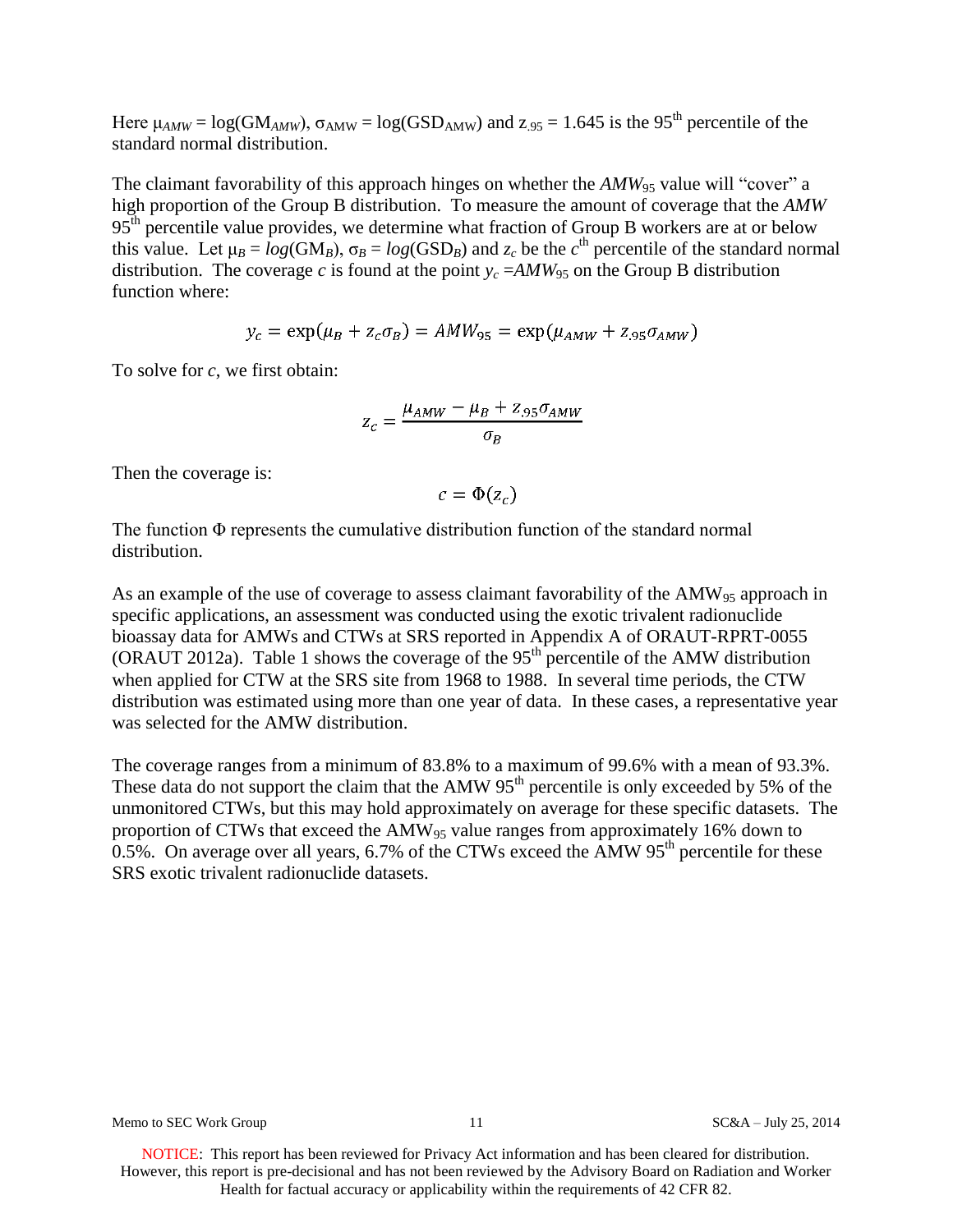| <b>AMW</b> | <b>CTW</b> | $\mu = log(GM)^*$ |            | $\sigma = log(GSD)*$ |            | Coverage |      |
|------------|------------|-------------------|------------|----------------------|------------|----------|------|
| Period     | Period     | <b>AMW</b>        | <b>CTW</b> | <b>AMW</b>           | <b>CTW</b> | z(c)     | c(%) |
| 1968       | 1966-1968  | $-1.4$            | $-2.0$     | 0.9                  | 1.7        | 1.2      | 89   |
| 1969       | 1969       | $-1.2$            | $-0.6$     | 1.1                  | 0.6        | 2.0      | 98   |
| 1970       | 1970       | $-1.5$            | $-1.4$     | 0.8                  | 0.5        | 2.6      | 99.6 |
| 1971       | 1971       | $-1.8$            | $-1.8$     | 0.9                  | 0.7        | 2.0      | 98   |
| 1972       | 1972       | $-2.6$            | $-2.6$     | 1.2                  | 1.0        | 1.9      | 97   |
| 1973       | 1973       | $-4.8$            | $-4.7$     | 2.1                  | 2.2        | 1.5      | 93   |
| 1974       | 1974       | $-4.7$            | $-4.3$     | 2.3                  | 1.8        | 1.9      | 97   |
| 1975       | 1975       | $-4.6$            | $-4.7$     | 2.0                  | 2.1        | 1.6      | 95   |
| 1976       | 1976       | $-4.3$            | $-4.2$     | 1.8                  | 1.7        | 1.7      | 96   |
| 1977       | 1977       | $-5.6$            | $-5.9$     | 2.4                  | 2.6        | 1.6      | 95   |
| 1978       | 1978       | $-3.7$            | $-4.2$     | 2.3                  | 2.2        | 2.0      | 97   |
| 1979       | 1979       | $-3.7$            | $-3.6$     | 2.4                  | 2.6        | 1.5      | 93   |
| 1980       | 1980       | $-4.7$            | $-4.7$     | 2.0                  | 2.4        | 1.4      | 92   |
| 1981       | 1981-1982  | $-7.0$            | $-5.8$     | 3.2                  | 4.0        | $1.0\,$  | 85   |
| 1983       | 1983       | $-5.2$            | $-4.4$     | 2.1                  | 2.0        | 1.3      | 91   |
| 1984       | 1984       | $-5.1$            | $-5.3$     | 2.4                  | 4.2        | 1.0      | 84   |
| 1985       | 1985       | $-4.4$            | $-3.0$     | 2.3                  | 1.7        | 1.3      | 91   |
| 1986       | 1986       | $-5.6$            | $-6.5$     | 2.4                  | 4.1        | 1.2      | 88   |
| 1988       | 1987-1989  | $-4.0$            | $-4.7$     | 2.0                  | 2.4        | 1.7      | 95   |
|            |            |                   |            |                      |            | Mean     | 93.3 |
|            |            |                   |            |                      |            | Minimum  | 83.8 |
|            |            |                   |            |                      |            | Maximum  | 99.6 |

**Table 1. Coverage of the AMW 95th Percentile** 

\*Source: ORAUT 2012b, GMs and GSDs reported in Figures A-39 to A-57 and A-72 to A-90.

Memo to SEC Work Group 12 12 SC&A – July 25, 2014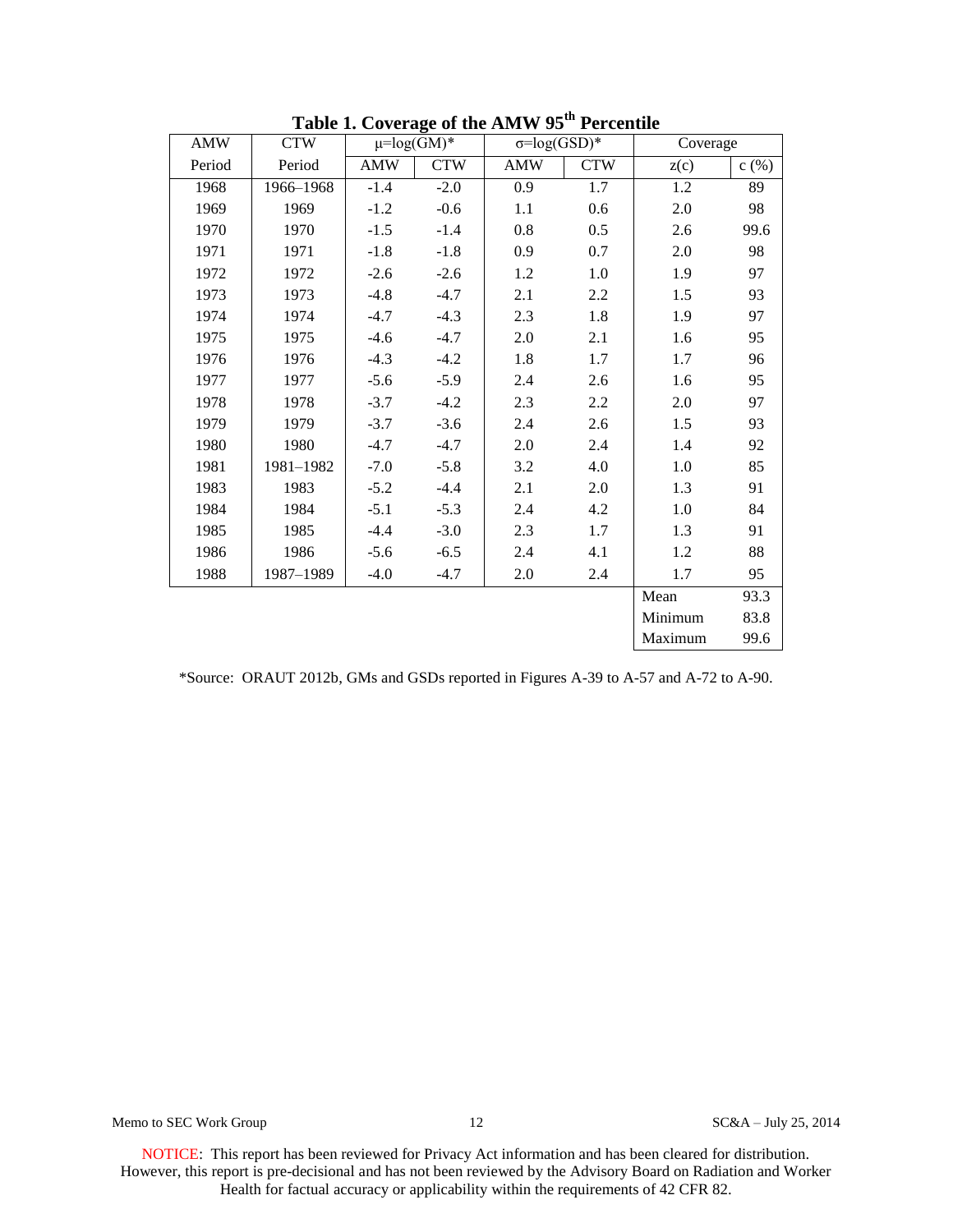## **SECTION 4. PRELIMINARY REVIEW OF THE WHITE PAPER "NIOSH'S RECONSIDERATION OF THE APPLICATION OF THE OPOS METHODOLOGY: ALLOWANCE FOR TIME-WEIGHTED AVERAGING**

## **4.1 Summary**

Although the best approach to coworker modeling would be to calculate actual intakes for all monitored workers in the intake regime, and to use that distribution for coworker modeling, NIOSH has stated they do not have the resources to do these calculations, and a more expedient approach is required based on excretion rates, not intakes. The concept of aggregating the bioassay data used for coworker modeling to create an OPOS statistic for each time period was proposed by NIOSH in the report, *Analysis of Stratified Coworker Datasets* (ORAUT 2012a). Current procedures fit a probability distribution to the full set of bioassay results from all workers with samples to derive the  $50<sup>th</sup>$  and  $84<sup>th</sup>$  percentile excretion rates used for coworker intake modeling.

The OPOS proposal was extensively discussed during the meeting of the Special Exposure Cohort (SEC) Work Group on September 26, 2013 (ABRWH 2013). SC&A was tasked at that meeting to review the various reports that have been prepared by NIOSH and SC&A on the topic, as well as the discussion during the Work Group meeting. SC&A findings (SC&A 2014) recommended a weighted approach to the mean value problem posed by OPOS. In this approach, the mean annual excretion rate is defined as a time-weighted average obtained by integrating excretion rates over the time period. This approach requires that a time-weighted average be used to estimate the mean excretion rate.

NIOSH recently proposed (NIOSH 2014c) a revised version of the OPOS procedure named Time-Weighted OPOS. Time-Weighted OPOS is the weighted average of the bioassay results using the number of days between the measurements as weights. If the samples were collected at equally spaced times, the Time-Weighted OPOS statistic reduces to the same result as the original un-weighted version of OPOS.

NIOSH applied the weighted OPOS methodology to the americium bioassay data collected at the SRS. The results of the comparison of the original OPOS to the Time-Weighted OPOS approach showed that the two statistics are the same in about 83% of the cases. In about 15% of the cases, the difference between the two statistics is less than 1 dpm/day in absolute value, and only 2% of the cases show differences between the two statistics of more than 1 dpm/day in absolute value, with some extreme cases where the two statistics are very far apart. NIOSH concluded that there is no evidence that one of the two methods is more claimant favorable than the other for americium at SRS.

Evidence should be provided to support this conclusion. While a difference of 1 dpm/d does not sound like much at face value, it could make a significant difference in the calculated intake. Considering that most measured urinalysis samples are below the detection limit of 0.3 dpm/d, a change of 1 dpm/d could have a large effect in some cases. For example, the difference in the

Memo to SEC Work Group 13 and 13 SC&A – July 25, 2014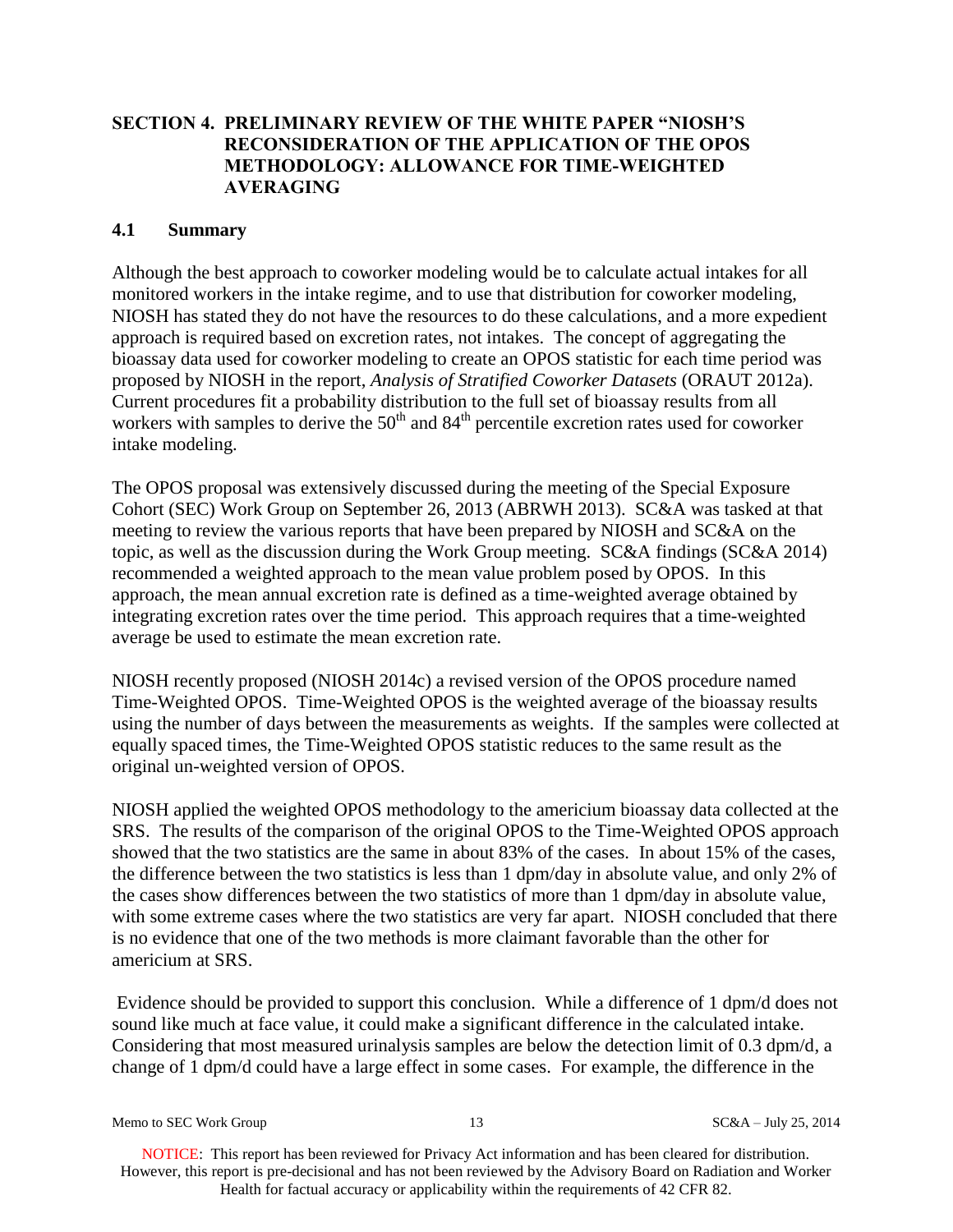calculated intake rate based on 0.3 dpm/d and 1.3 dpm/d is a roughly a factor of 4. If lower actual measurement values were used in calculating the OPOS result, this factor will be larger.

SC&A notes that there are a variety of ways to assign the number of days used as weights. NIOSH currently uses a "post-weighted" procedure, where the weight for bioassay result *j* is the number of days that elapse after result *j* up to the time of the next result. The final result is then assigned the number of days up to the end of the year. This "post-weighted" procedure does not account for the period of time at the beginning of the year before the first excretion result. To account for this period, NIOSH introduces an initial term at  $j = 0$ , and specifies several rules to define the result used for the initial time period. If there is a sample in the previous year, it is used for the for the excretion rate in the initial period. If there is no sample in the previous year, then the first result of the year is used for the initial period (and the one following).

SC&A's original recommendation used the number of days in the period before the result *j* for its weight, reasoning that the intakes reflected in the excretion occurred before the sample was collected, not after. This "pre-weighted" procedure assigns the number of days in the initial period as the weight for the first excretion result, but does not account for the final period of time from the last sample to the end of the year. This period could be addressed by using the first excretion result in the following year, in mirror image to what is done with the NIOSH postweighted procedure.

On the surface, the "pre-weighted" and "post-weighted" methods appear to be quite similar, but may lead to quite different results for years with an incident. If the incident occurs before any other results that year, then the first excretion result of the year is a very high number and the weight assigned to this initial will have a high degree of influence on the Time-Weighted OPOS result. Since incidents almost always include follow-up samples soon after the initial result, the time weight assigned to the high initial result will be very small, often only a day or two, if the post-weighted procedure recommended by NIOSH is used.

Since incidents are rare events, it is most likely that the excretion result for that worker in the previous year will be much lower than the initial incident result and will be applied to the entire initial period if post-weighting is used. If there is no result in the previous year, then the initial incident result will be assigned for the entire initial period. Thus, the first result may be assigned a relatively high weight or a very small weight, depending solely on whether an (unrelated) excretion result was or was not collected in the previous year. SC&A suggests that this arbitrary weighting outcome be avoided by using the "pre-weighted" approach.

## **4.2 Background**

The concept of aggregating the bioassay data used for coworker modeling to create an OPOS statistic for each time period was proposed by NIOSH in the report, *Analysis of Stratified Coworker Datasets* (ORAUT 2012a). Although the best approach to coworker modeling would be to calculate actual intakes for AMWs in the intake regime and to use that distribution for coworker modeling, NIOSH stated they did not have the resources to do these calculations and a more expedient approach was required. Current procedures fit a probability distribution to the full set of bioassay results from all workers with samples in the time period to derive the  $50<sup>th</sup>$  and

Memo to SEC Work Group 14 and 14 SC&A – July 25, 2014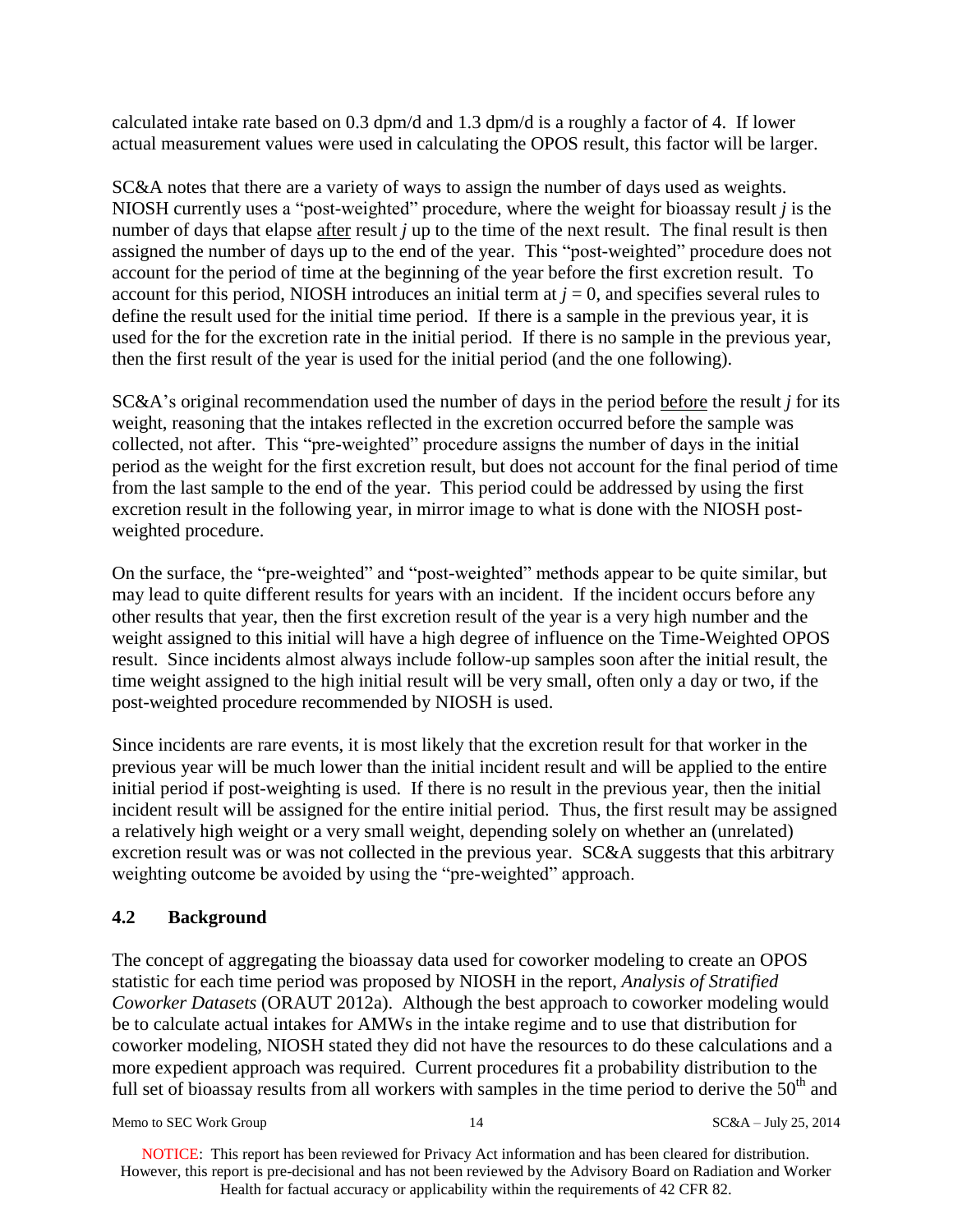84<sup>th</sup> percentile excretion rates used for coworker modeling. These percentiles are used to calculate intakes corresponding to the  $50<sup>th</sup>$  and  $84<sup>th</sup>$  percentile excretion rates. This procedure uses the distribution of all bioassay results from all workers and is referred to as the pooled-data approach.

As an alternative to the pooled-data approach, the OPOS approach to coworker modeling was recommended by NIOSH as introducing a new scientific credibility to the intake modeling process that did not exist in the previous pooled-data approach. As originally proposed, the OPOS method calculates the arithmetic average of all urine samples for one individual in one year (or other specified time period). The resulting set of OPOS values is then used to calculate the percentiles needed for calculating intakes. NIOSH has argued that, under certain assumptions, the OPOS mean excretion rate will be proportional to the intake for that individual and thus serves as the best surrogate for the intakes of the individual worker.

The OPOS approach also was designed to address problems of data dependence and data dominance when statistical hypothesis tests are applied for comparing two strata of workers. In the former case, a number of bioassay samples following a single intake will be correlated if the radionuclide persists in the body; hence, the samples are not independent. Data dominance is when a few workers have provided such a large number of samples, as for instance following incidents, that those samples would skew the distributions used for coworker modeling. There is, of course, some overlap between data dependence and data domination, since samples following incidents are not independent.

The OPOS proposal was extensively discussed during the meeting of the SEC Work Group on September 26, 2013 (ABRWH 2013). SC&A was tasked at that meeting to review the various reports that have been prepared by NIOSH and SC&A on the topic, as well as the discussion during the Work Group meeting. SC&A was also asked (NIOSH 2013, p. 3) to be more explicit about its position on the use of the OPOS approach in coworker modeling and comparison of bioassay data of two worker strata.

SC&A presented its OPOS findings to the Work Group in the report *Draft Review of Proposed One Person-One Sample (OPOS) Approach to Coworker Modeling* (SC&A 2014). Section 7.4 of that report introduced a general approach to the mean value problem posed by OPOS. In this approach, the mean annual excretion rate is defined as a time-weighted average using integration over the year. A physical model of the integration process was proposed to motivate this approach. The true mean concentration is defined as the concentration obtained if all of the worker's excretions over the year were pooled together. If the volume excreted per day is roughly constant, then the mean concentration in the resulting mixture is the time-weighted average of all urine concentrations collected over the year.

## **4.3 Time-Weighted OPOS**

In their most recent white paper on OPOS, NIOSH has suggested a revision to the approach for calculating the mean value of a worker's bioassay results (NIOSH 2014c). NIOSH proposes a new version of the OPOS procedure named Time-Weighted OPOS. Time-Weighted OPOS is the weighted average of the bioassay results using the number of days between the measurements

Memo to SEC Work Group 15 15 SC&A – July 25, 2014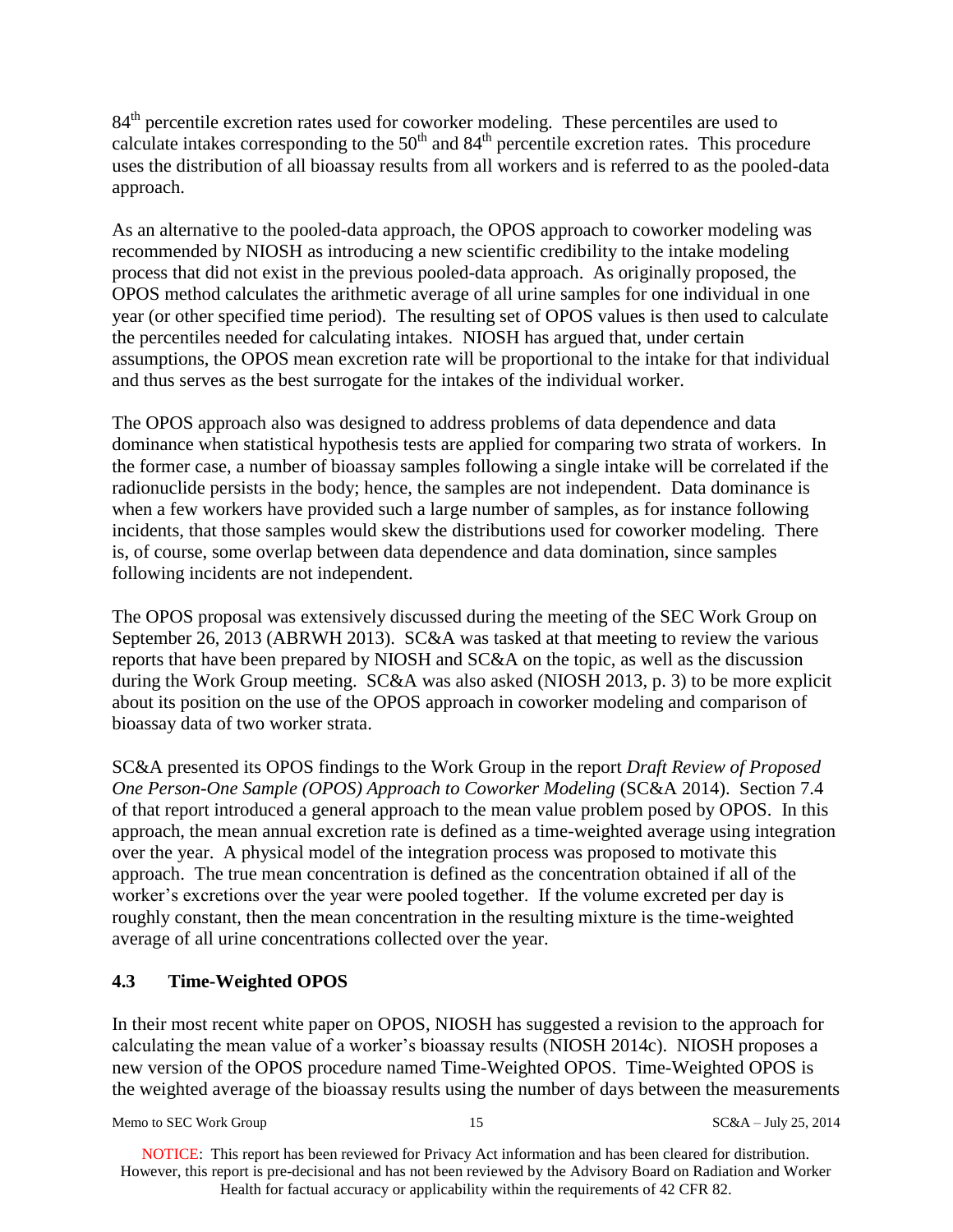as weights. If the samples were collected at equally spaced times, the Time-Weighted OPOS statistic reduces to the same result as the originally proposed un-weighted version of OPOS.

The mathematical details of the computation of the Time-Weighted OPOS are provided in Attachment A to NIOSH 2014c. To implement The Time-Weighted OPOS procedure, NIOSH has introduced three rules that apply in special circumstances:

- (1) For an individual with more than one measurement in the same day, all the values (detects and non-detects) from the same day are averaged to arrive at an average daily excretion.
- (2) For an individual that had a sample in the previous year, it is assumed that the last sample from the previous year is representative of the excretion from the beginning of the current year until the first sample in the current year.
- (3) For an individual that had no sample in the previous year, it is assumed that the first sample from the current year is the exposure from the beginning of the current year until the first exposure observed in the current year.

The first rule addresses the problem of multiple bioassays on the same day, while the next two rules address "edge effects" that occur at the beginning and end of the time period in question, before the first sample and after the last sample. The effects of implementing these rules are discussed in the following section of the report.

NIOSH applied the weighted OPOS methodology to the americium bioassay data collected at the SRS. The results of the comparison of the original OPOS to the Time-Weighted OPOS approach showed that the two statistics are the same in about 83% of the cases. In about 15% of the cases, the difference between the two statistics is less than 1 dpm/day in absolute value, and only 2% of the cases show differences between the two statistics of more than 1 dpm/day in absolute value, with some extreme cases where the two statistics are very far apart. Overall, the average of the Time-Weighted OPOS values was about the same as the average of the OPOS values. NIOSH concludes that there is no evidence that one of the two methods is more claimant favorable than the other for americium at SRS.

#### **4.4 Mathematical Details of Time-Weighted OPOS**

Originally, the OPOS method was defined as the MPM. The formula given in the NIOSH paper for the original OPOS statistic contains an omission. The correct formula is:

$$
OPOS = \sum_{i=1}^{n} x_i / n
$$

where:

 $n =$  Number of all excretion results for a person in a year

 $x_i$  = Individual excretion result (can be either uncensored or censored)

Memo to SEC Work Group 16 16 SC&A – July 25, 2014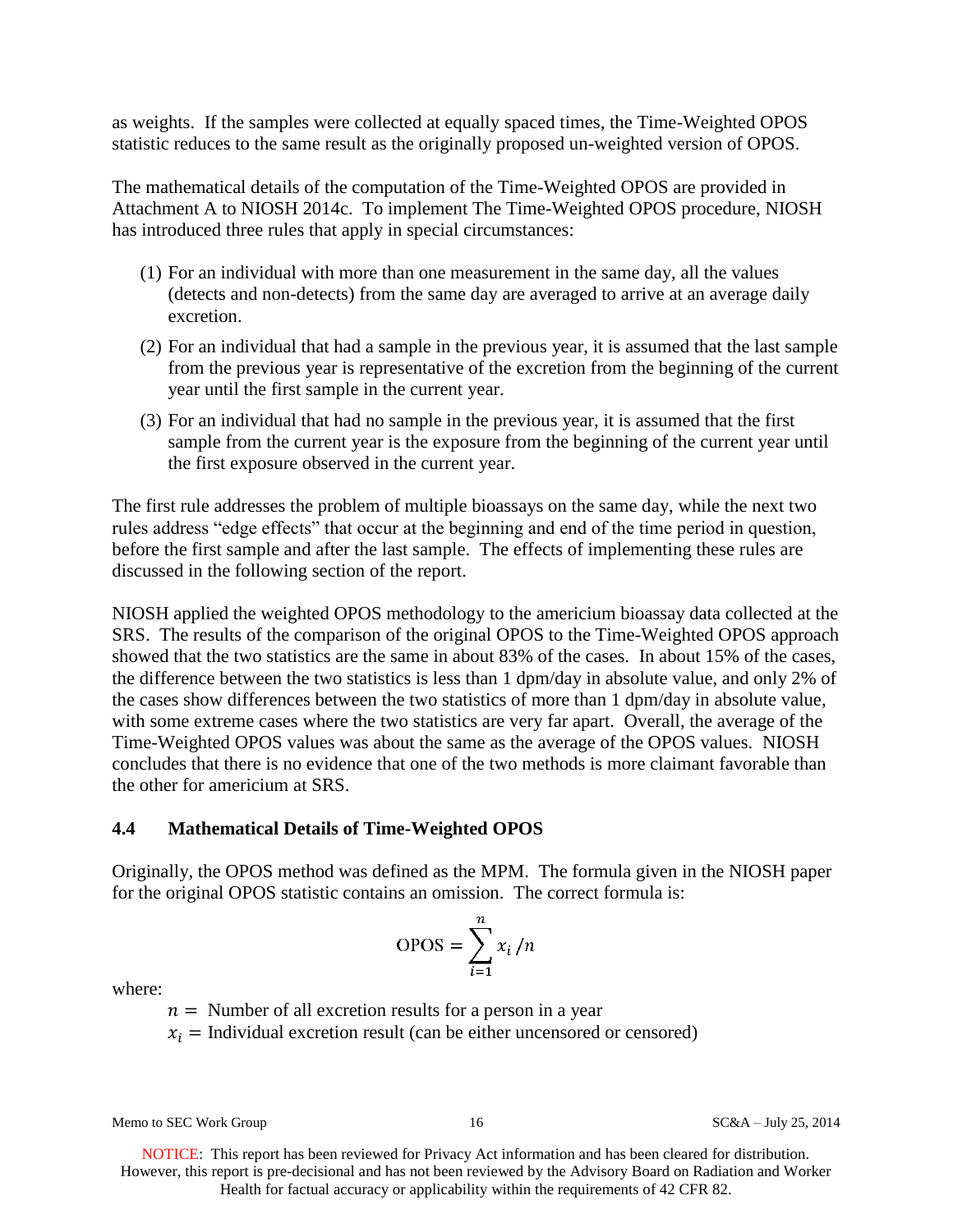NIOSH states that if there are censored excretion results, then the "face values" of these results are to be used in the formula above. No definition of the term "face value" is provided in the NIOSH paper. SC&A believes that the all measurements reported below the CL (or MDA) should be replaced by the CL (or MDA) as is done in the calculation of the MPM. In the examples in Attachment B to the paper, NIOSH does appear to use the CL for censored data, but the meaning of the term "face value" should be made clear.

The Time-Weighted OPOS method is weighted mean of the (censored and uncensored) excretion results in a year, where the results are weighted by the appropriate number of days between the measured values. The formula for the statistic computed using the Time-Weighted OPOS method is the following:

Time-Weighted OPOS = 
$$
\sum_{j=0}^{m} y_j d_j / \sum_{j=0}^{m} d_j
$$

Where *m* is the number of days when the person had excretion results in the year,  $y_i$  is the average excretion result on day  $j$ , and  $d_i$  is the umber of days assigned as the weight for the average result on day *j*. The use of an initial term at  $j = 0$  in the equation above is one way to assign appropriate weights at the beginning and end of the year. The number of days associated with each result may be counted in many ways. If there are *m* days with excretion results, these days divide the year into m+1 time intervals,  $j = 0, 1, \ldots, m$ . The sum of these intervals is the sum appearing in the denominator in equation above. Yet there are only *m* samples in the year which require weights.

This disparity introduces a variety of ways to assign the number of days used as weights. In Attachment B, NIOSH uses a "post-weighted" procedure, where the weight for result *j* is the number of days that elapse after result *j* up to the next result at time  $j+1$ . The final result is assigned the number of days up to the end of the year. The post-weighted procedure does not account for the period of time at the beginning of the year before the first excretion result. To resolve this, NIOSH introduces an initial term at  $j = 0$ , and specified two "Rules" to define the hypothetical bioassay result value used for the initial time period. The rules reduce to the choice of A or B:

- A) If there is a sample in the previous year, it is used for the initial period
- B) If there is no sample in the previous year, then the initial measured result at  $j = 1$  is used for the initial period (and the one following)

Mathematically, these rules are implemented by defining  $y_0$  as follows:

$$
y_0 = \begin{cases} y_p, & \text{if the individual had a bioassay in the previous year} \\ y_1, & \text{if the individual had no bioassay in the previous year} \end{cases}
$$

where:

 $y_p$  = last excretion result in the previous year.

Memo to SEC Work Group 17 17 SC&A – July 25, 2014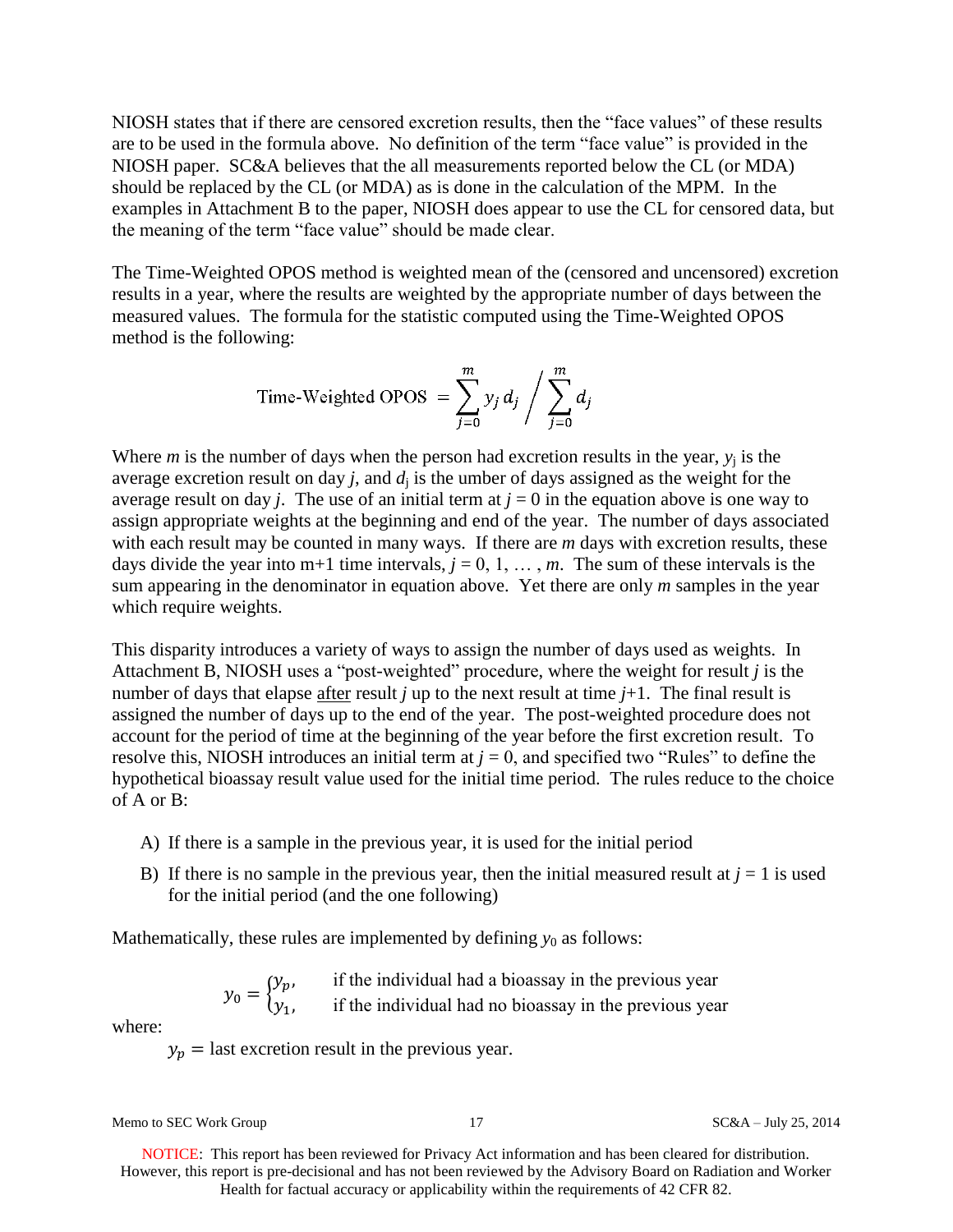The post-weighted OPOS procedure is depicted in Figure 1. Each bioassay result is assigned a weight equal to the number of days elapsed after the result until the next result. The length of the initial period ( $w_0$  in the figure) is assigned as weight for either result A if there is a result in the previous time period, or result B if not. The contribution of the initial time period to the total integral can vary by a large amount, depending whether result A or result B is selected for this period.

SC&A originally used the number of days in the period before the result *j* for its weight, reasoning that the intakes reflected in the excretion occurred before the sample was collected, not after. This "pre-weighted" procedure assigns the number of days in the initial period as the weight for the first excretion result, but does not account for the final period of time from the last sample to the end of the year. This, of course, could be addressed by using the first excretion result in the following year, in mirror image to the NIOSH post-weighted procedure.

The pre-weighted OPOS procedure is depicted in Figure 2. Each bioassay result is assigned a weight equal to the number of days elapsed since the previous next result. The length of time in the final period ( $w_{n+1}$  in the figure) is assigned as weight for either result A if there is a result in the following time period  $(y_p^*$  in the figure), or result B if not. The contribution of the final time period to the total integral under these two alternative choices does not vary by as large of an amount as in Figure 1 with post-weighted OPOS.

The mathematical form of the pre-weighted OPOS estimate is similar to that of the postweighted OPOS estimate:

Time-Weighted OPOS = 
$$
\sum_{j=1}^{m+1} y_j d_j / \sum_{j=1}^{m+1} d_j
$$

The weight terms  $d_i$  are defined as the number of days from result  $j$ -1 to result  $j$ . For  $y_1$ , the count of days starts at the beginning of the year. The rules A and B for the pre-weighted OPOS estimate are:

- A) If there is a sample in the following year, it is used for the final period
- B) If there is no sample in the following year, then the final result at  $j=m$  is used for the final period (and the one before)

For pre-weighted OPOS the term  $y_{m+1}$  is defined as:

$$
y_{m+1} = \begin{cases} y_{p*}, & \text{if the individual has a bioassay in the following year} \\ y_m, & \text{if the individual has no bioassay in the following year} \end{cases}
$$

Where

 $y_{n*}$  = first excretion result in the following year.

On the surface, the "pre-weighted" and "post-weighted" methods appear to be quite similar, but may lead to quite different results for years with an incident. If the incident occurs before any other results that year, then the first excretion result of the year is a very high number and the

Memo to SEC Work Group 18 18 SC&A – July 25, 2014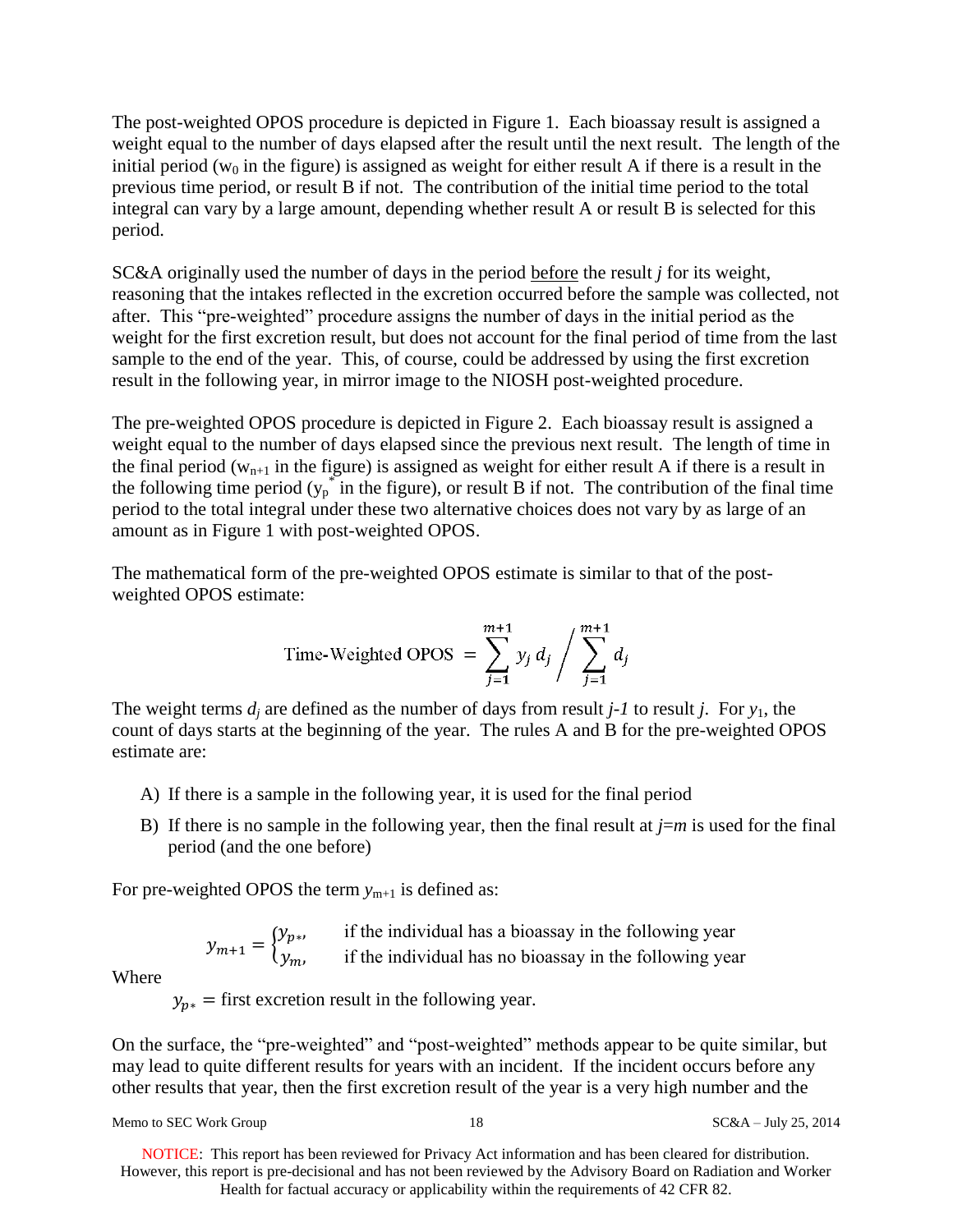weight assigned to this initial result will have a high degree of influence on the Time-Weighted OPOS result. Since incidents almost always include follow-up samples soon after the initial result, the time weight assigned to the high initial result will be very small, often only a day or two.

Since incidents are rare events, it is most likely that  $y_p$ , the excretion result in the previous year, will be much lower than the initial incident result  $y_1$  and  $y_p$  will be used for the entire initial period. If there is no result in the previous year, then the initial incident result will be assigned for the entire initial period. Thus, the first result may be assigned a relatively high weight or a very small weight, depending solely on whether an (unrelated) excretion result was or was not collected in the previous year. SC&A suggests that this arbitrary weighting outcome be avoided by using the "pre-weighted" approach.



Edge Effects with Post-Weighted OPOS

**Figure 1. Alternatives A and B at Start of Year for Post-Weighted OPOS**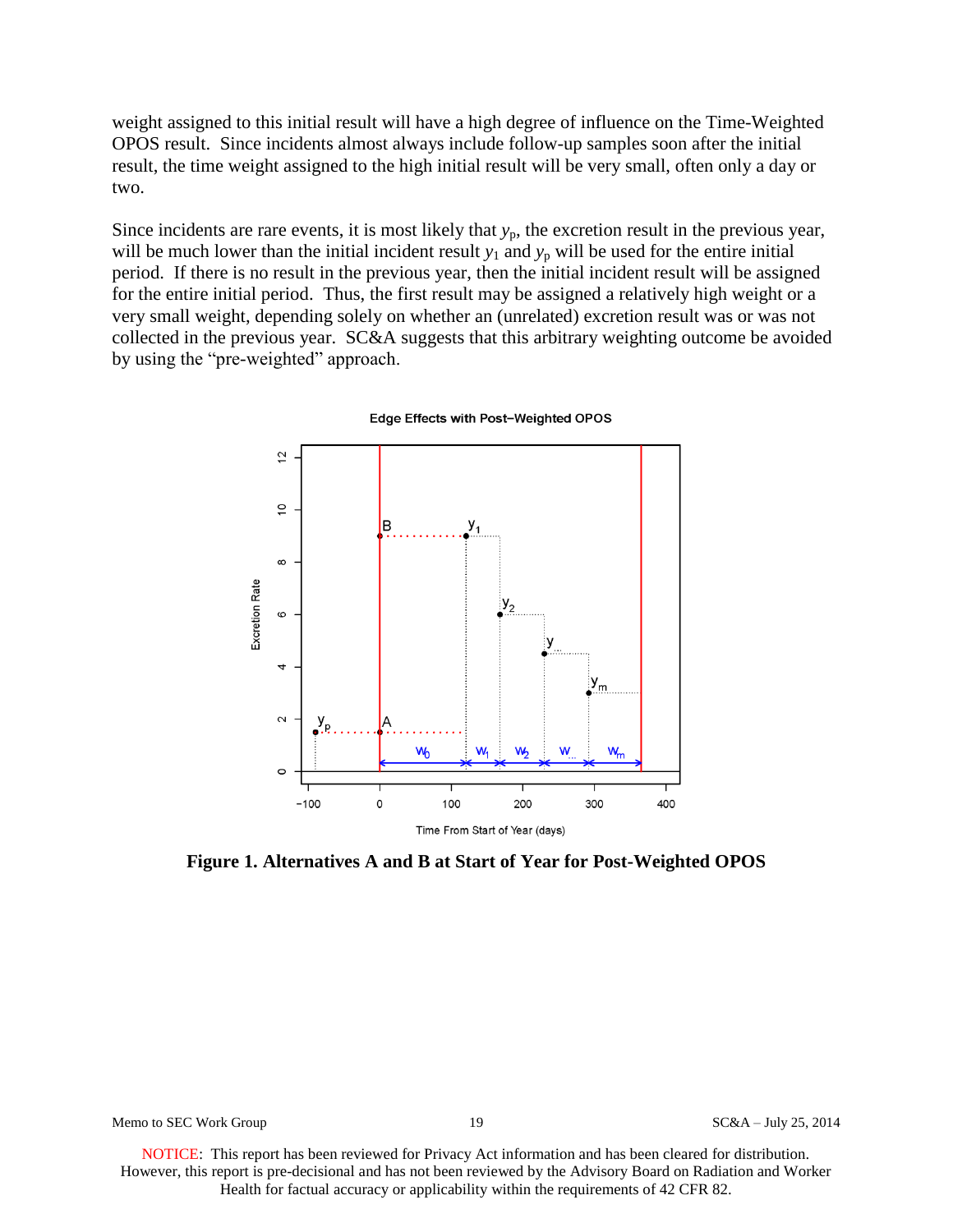Edge Effects with Pre-Weighted OPOS



**Figure 2. Alternatives A and B at End of Year for Post-Weighted OPOS**

Memo to SEC Work Group 20 20 SC&A – July 25, 2014